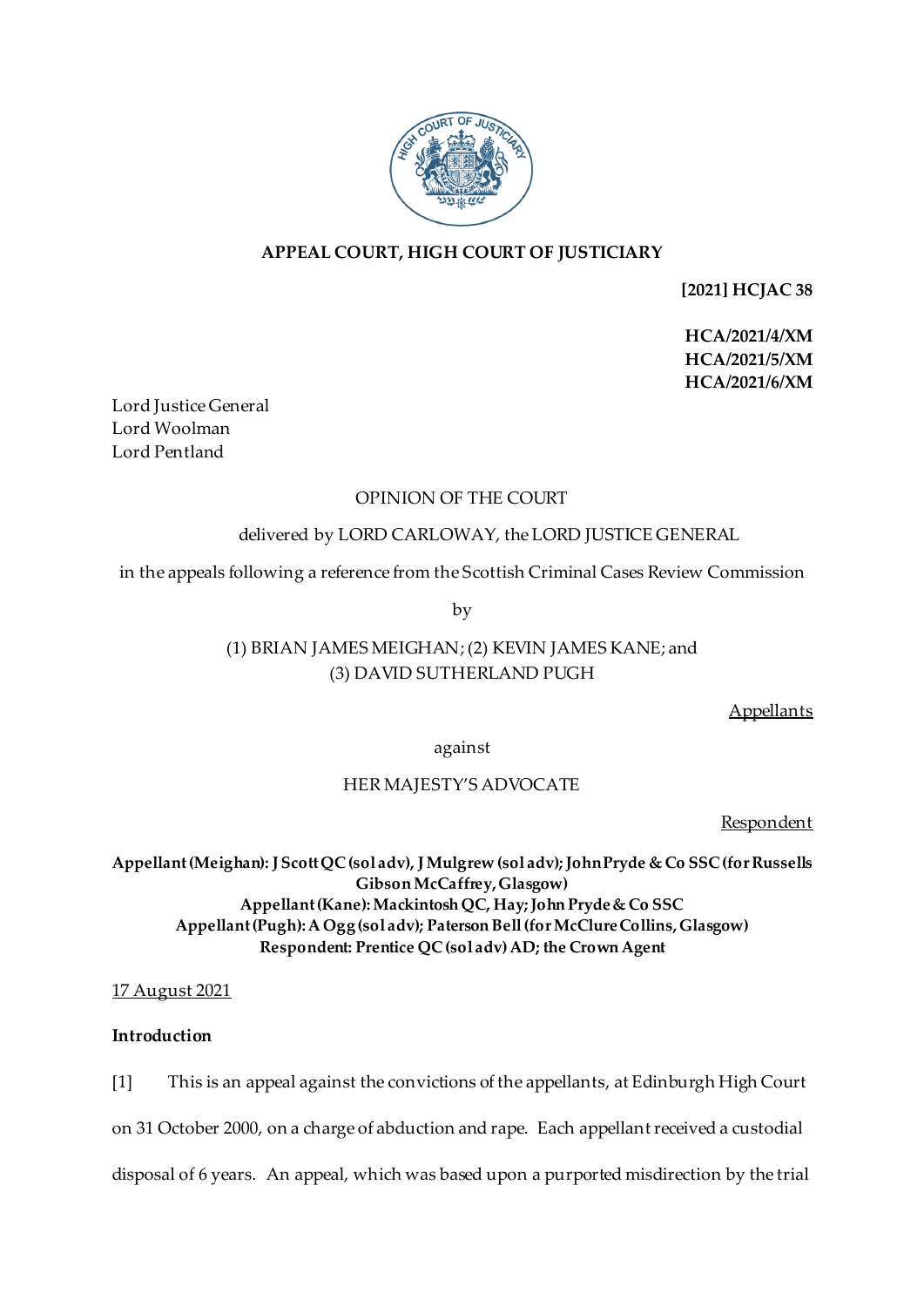judge, was refused on 5 June 2002 (2002 SCCR 779). The appellants subsequently applied to the Scottish Criminal Cases Review Commission for a reference to this court. This was refused in 2004. A petition for judicial review of that decision was dismissed in 2006 (2006 SCCR 433).

[2] In November 2020, the SCCRC referred the case to the court on the basis that there may have been a miscarriage of justice because of the existence and significance of evidence which was not heard at the original proceedings (Criminal Procedure (Scotland) Act 1995, s 106(3)(a)). The new evidence takes the form of reports from: Dr Brigitte Astrup, a forensic pathologist; Prof Edward Shaxted, a consultant obstetrician and gynaecologist; and Judy Malmgren, a forensic nurse. These are said to undermine the testimony given at the trial by the police surgeon, Dr Kranti Hiremath.

[3] Dr Hiremath was of the opinion that the complainer's injuries, which she and a colleague had documented a few hours after the incident, gave rise to an inference that forceful intercourse had taken place. In broad terms, the appellants contend that the position outlined in the new reports is that research, which has been carried out subsequent to the trial, demonstrates that the incidence of genital injuries following consensual intercourse is so high that no conclusion on the question of consent can be drawn from them. A report from Dr Michael O'Keefe, a forensic physician, who was instructed by the SCCRC, is generally to the same effect. His contention is that the genital injuries did not support an allegation of rape.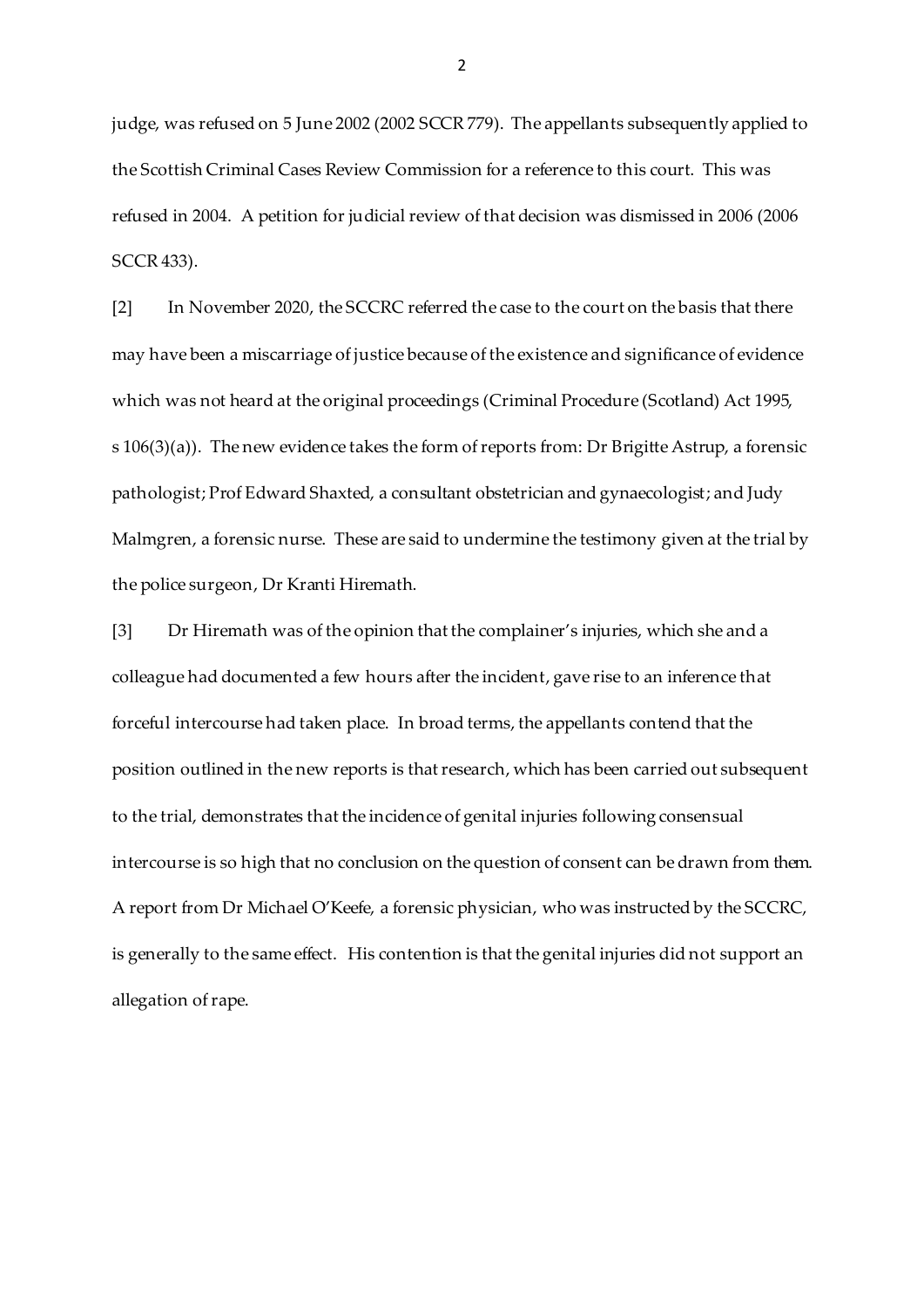### **The trial**

#### *The complainer's account*

[4] The events took place over twenty years ago in a multi storey block of flats in Little France, Edinburgh. The complainer was then aged 20 and the mother of a two year old. She testified that, on Friday, 19 November 1999, she had been with friends on the fourteenth floor of the block. There was a small birthday party going on. At about 1.00am on the Saturday, one of the company received a telephone call from an ex-girlfriend which caused him to leave the flat in a hurry. The complainer attempted to catch up with him. She was worried that he might be going to the ex-girlfriend's flat and would cause an argument. She went out of the main door of the block, but he was nowhere to be seen.

[5] The three appellants, who were all friends, were in a flat on the third floor. The third appellant spoke to the complainer out of a window. She was under the influence of alcohol and formed the erroneous impression that the person for whom she was looking was in that flat. She accepted an invitation to go up to the flat. After a relatively brief conversation, she attempted to leave, but was grabbed from behind and propelled into a bedroom. The three appellants were feeling her all over, despite her efforts to stop them from doing so. They removed her clothing. One of them inserted his penis into her mouth. At the same time, another put his penis into her anus, causing her excruciating pain. When that was withdrawn, a penis was inserted into her vagina. Traces of semen were subsequently found in her mouth, anus and vagina. The complainer said that she had struggled, cried and urged the appellants to stop.

[6] The second and third appellants left the flat to buy some food and drink from a local garage. When they returned, the first appellant was having intercourse with the complainer. He then left the bedroom to join the other appellants in the living room. The complainer got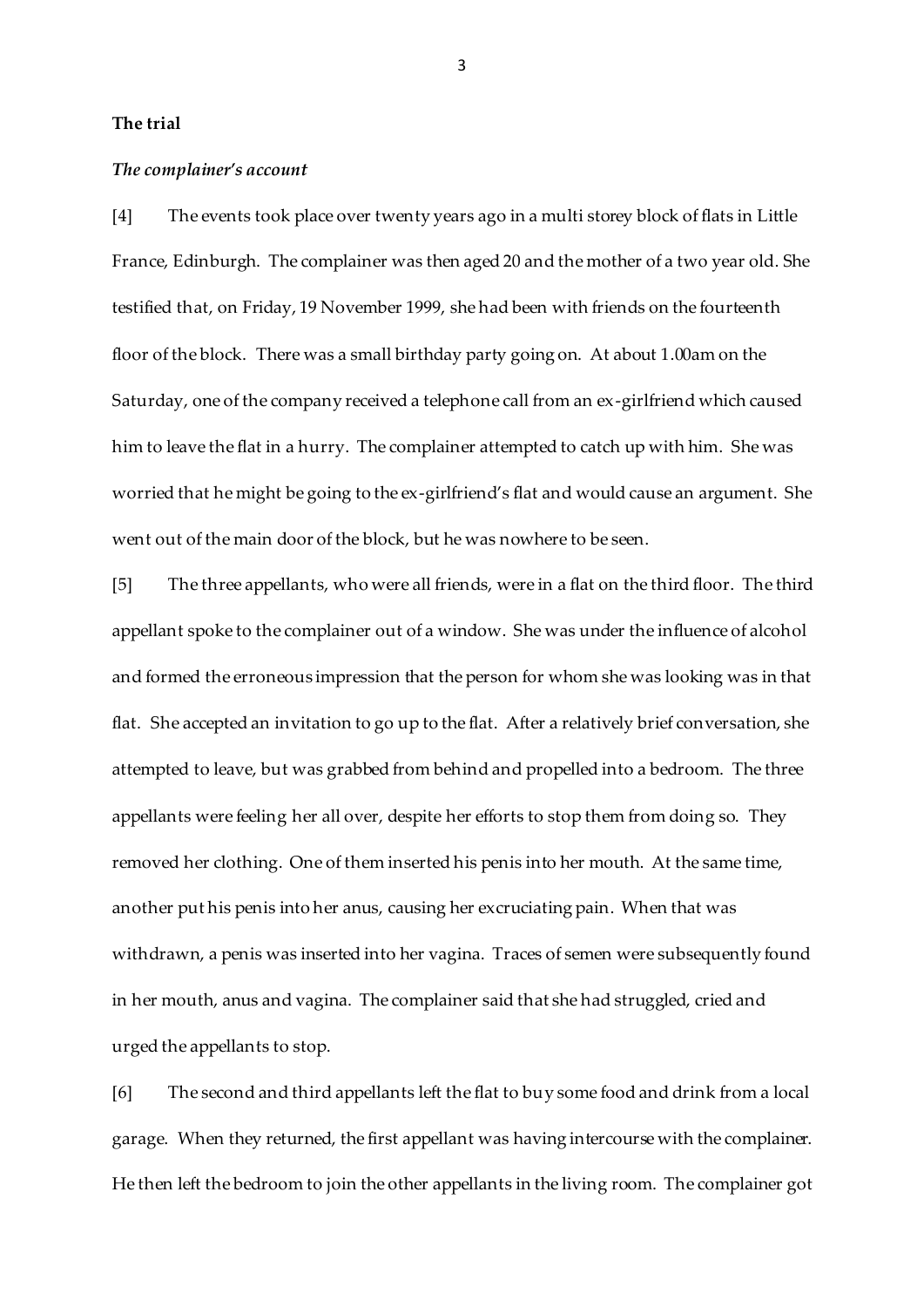dressed and returned to her friends' flat on the fourteenth floor. By then it was about 2.30am.

#### *Distress and de recenti statements*

[7] When the complainer returned to the fourteenth floor flat, she broke down in the kitchen; crouching down on the floor and crying noisily. She was described as being in shock. She reported that she had been confronted by a group of unknown men as she had re-entered the block and had been raped on the stairs. Several witnesses spoke to the complainer being in a highly distressed state, frightened and unable to sit down because of pain in her bottom. The concierge was telephoned so that the CCTV images of the stairs could be reviewed. The concierge described hearing hysterical sobbing in the background on the phone. Although the concierge did not look at the images, she did secure the assistance of two police officers who chanced to be in the block. The complainer repeated her account of having been raped on the stairs to the police. She said that she would be unable to identify her attackers. Later, she explained that she had given this false account because she had been afraid of being blamed by her friends for going into the third floor flat.

### *Medical evidence*

[8] At about 7.15am the complainer was examined by two police surgeons, as they were then called (now forensic medical examiners), namely Doctors Hiremath and Patrick Flynn. Their joint report recorded the complainer's false account of being attacked on the stairs. The doctors noted that she was in a great deal of pain in both her vagina and anus. She found it painful both to walk and to sit down. Three 1cm diameter red bruises were detected on her spine at T10/11, L1 and L3. On the right side of the abdomen there were two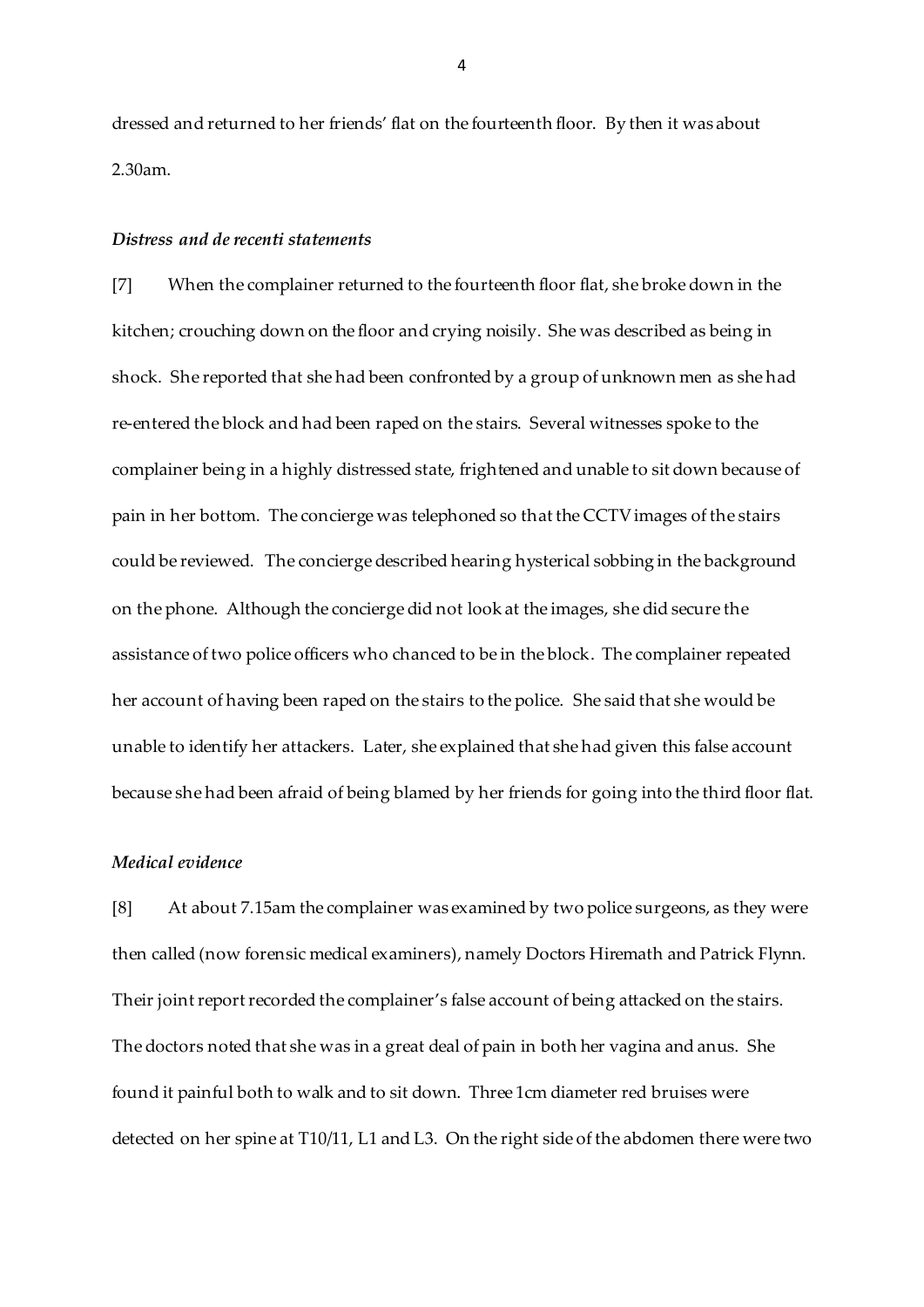parallel linear scratches, each 9cm long, separated by 1cm of uninjured skin, and extending from the 7th rib downwards to the abdomen.

[9] There were several injuries to the external and internal genitalia, notably a red swollen *labia minora* and *majora* especially near the posterior fourchette. There were superficial mucosal tears on the left side of the hymen. There were tears to the anus with some bleeding, both externally and internally. The report concluded that:

"The examination findings would be consistent with blunt force trauma of penile penetration in the vaginal and anal area, with the use of a considerable amount of force to produce the amount of bruising seen."

[10] Only Dr Hiremath testified at the trial. She had been a police surgeon for 4½ years. Her academic qualifications are MBBS, DRCOG, MFFP and Dip FM. She had previously practised in obstetrics and gynaecology for many years. She had spent an equivalent period in family planning. She had examined female genitalia "almost every day" of her professional life.

[11] Dr Hiremath spoke to the pain from which the complainer was suffering. She referred to the bruises and scratches; indicating that they would be caused respectively by something pressing against the complainer and from fingernails. The *labia minora* and *majora* were both "very much red, and swollen, but just very prominent". The posterior fourchette was the first area to be injured "in many cases of sexual assault … even in consensual cases sometimes". There had been three or four tears to the hymen, which she said were not normally seen in sexually active women.

[12] Having described the genital injuries, Dr Hiremath was asked by the advocate depute: "Did you draw any inferences from what you saw of the condition of the genitalia?" She replied: "That there had been forceful sexual assault". She went on to describe the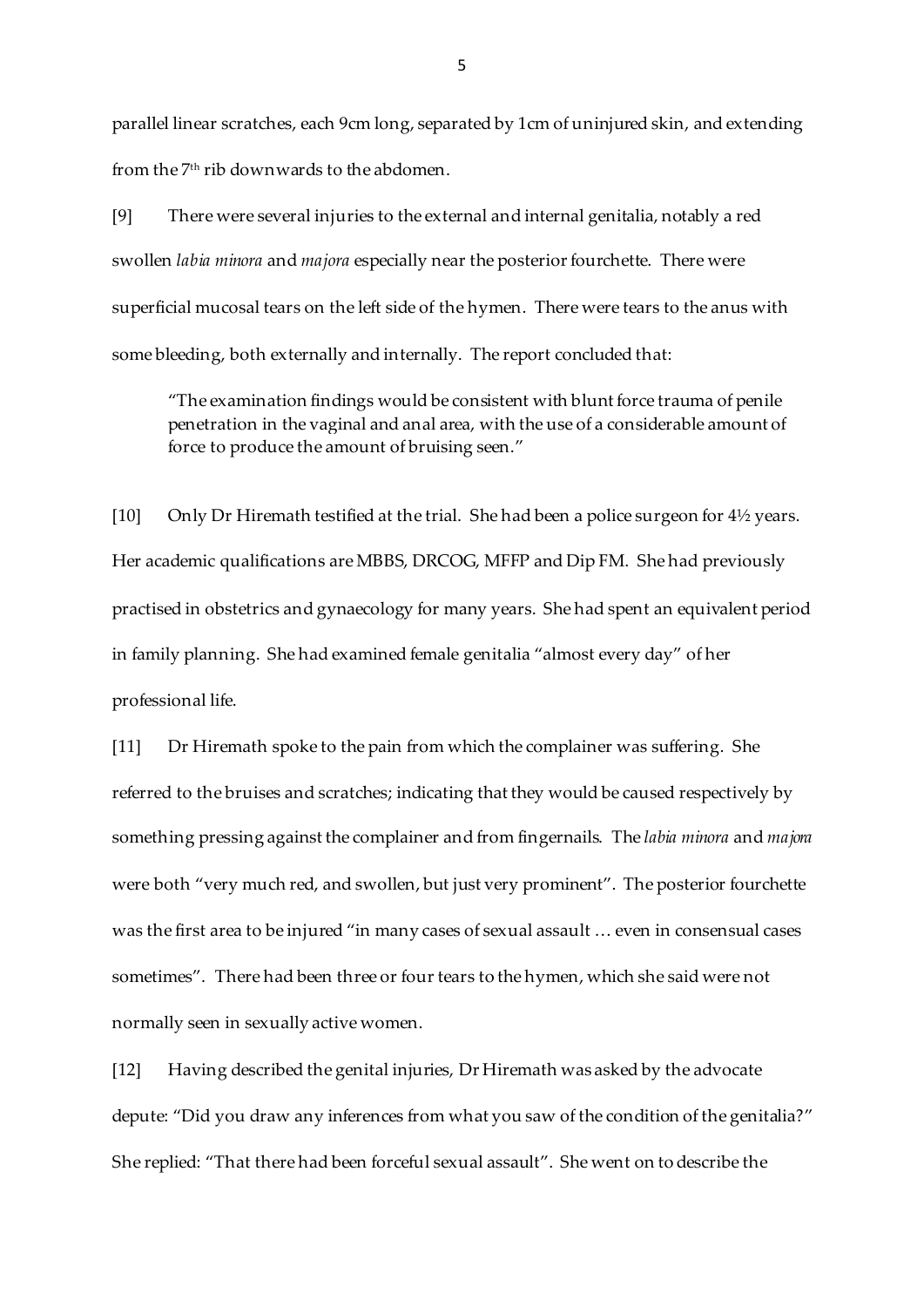condition of the complainer's genitalia as "one of the worst ones she had seen". She was asked whether she drew any inferences from what she had observed of the anus. She replied that the injuries had been caused by blunt force trauma. In order for the amount of bleeding and the tears to have occurred, "a lot of force was used". There was no objection to any of the questions by any of the appellants.

[13] The defence had collectively instructed Prof Anthony Busuttil, who produced a report dated 16 October 2000. This report has not been traced. According to the second appellant's counsel, Prof Busuttil was of the view at an initial consultation that the anal and vaginal injuries, which were described in Dr Hiremath's report, were consistent with recurrent sexual intercourse, including with more than one person, in a short time. The complainer's pain could have been dulled by the effects of alcohol which would wear off over time. It was not possible to say conclusively whether the intercourse had been consensual or not. According to the third appellant's counsel, Prof Busuttil's report had suggested that the injuries could be consistent with "vigorous intercourse". Ultimately, it became plain that, if he was called as a witness and Dr Hiremath's evidence was put to him, Prof Busuttil would not criticise her findings. This was partly because she had been the one who had carried out the examination and he had not. On that basis the appellants decided not to call Prof Busuttil as an expert witness at the trial.

[14] The first appellant elected not to cross-examine Dr Hiremath. The second appellant did so. He was able to demonstrate that, because of her slight build (8st 6lbs), the complainer would bruise easily. There was no fingertip bruising. The scratches could have been caused in the course of consensual sex. All penile penetration involved blunt force trauma. If no lubricant had been used, there would have been increased friction which would cause the reddening even in a consensual situation. The situation was similar with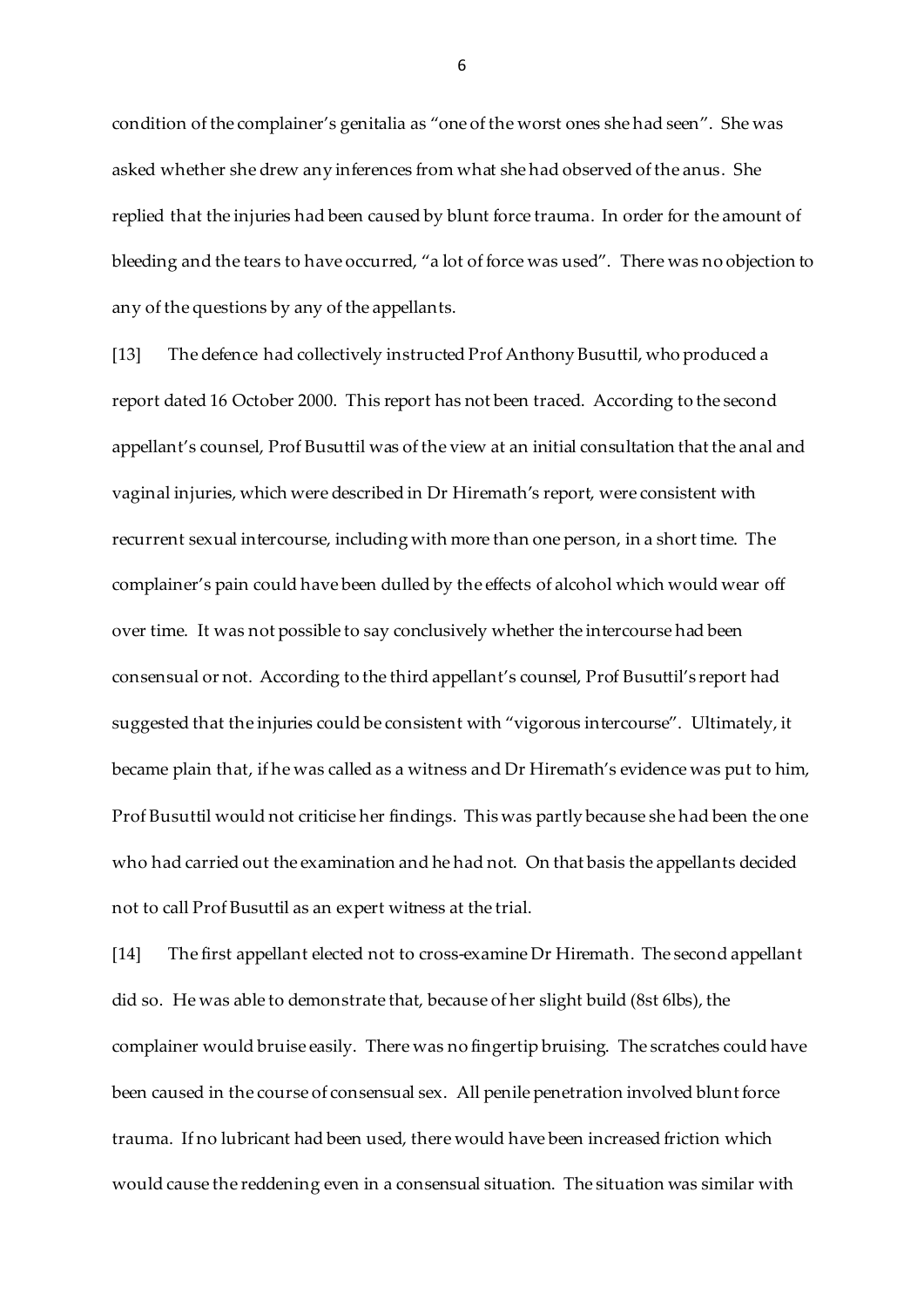the anal penetration but "this amount of tears you wouldn't see in life". In answer to a leading question, Dr Hiremath agreed that the "marks" suggested that intercourse had taken place with "a considerable degree of force". The following exchange then took place:

"You can't say conclusively from this whether it was consensual or not?" "Ehm, no conclusive, but it's more likely to be … non-consensual…".

[15] The third appellant cross-examined the doctor. Dr Hiremath accepted almost immediately that whether what had happened constituted an assault was a matter for the jury. When she had referred to forceful sexual assault, Dr Hiremath was saying only that the injuries were consistent with such an assault. Considerable force would have been needed to produce the bruising which she had seen. She had not seen anyone who had this kind of bruising after consensual intercourse, although she had not encountered a history of a woman having consensual sex with three men over a period of an hour. On it being put to her that the injuries were equally consistent with prolonged, rough intercourse, she replied "Whichever way, these injuries are still bad, is all I can say."

[16] In re-examination, Dr Hiremath explained that she would not expect to see injuries on the genitalia after consensual intercourse because there would, in that situation, be enough lubrication.

#### *The forensic science*

[17] Traces of semen were found in the complainer's saliva, vagina and anus. The DNA profile, which had been obtained from the DNA from the anus and vagina, matched that of the first appellant. There were no other matches.

#### *The defence case*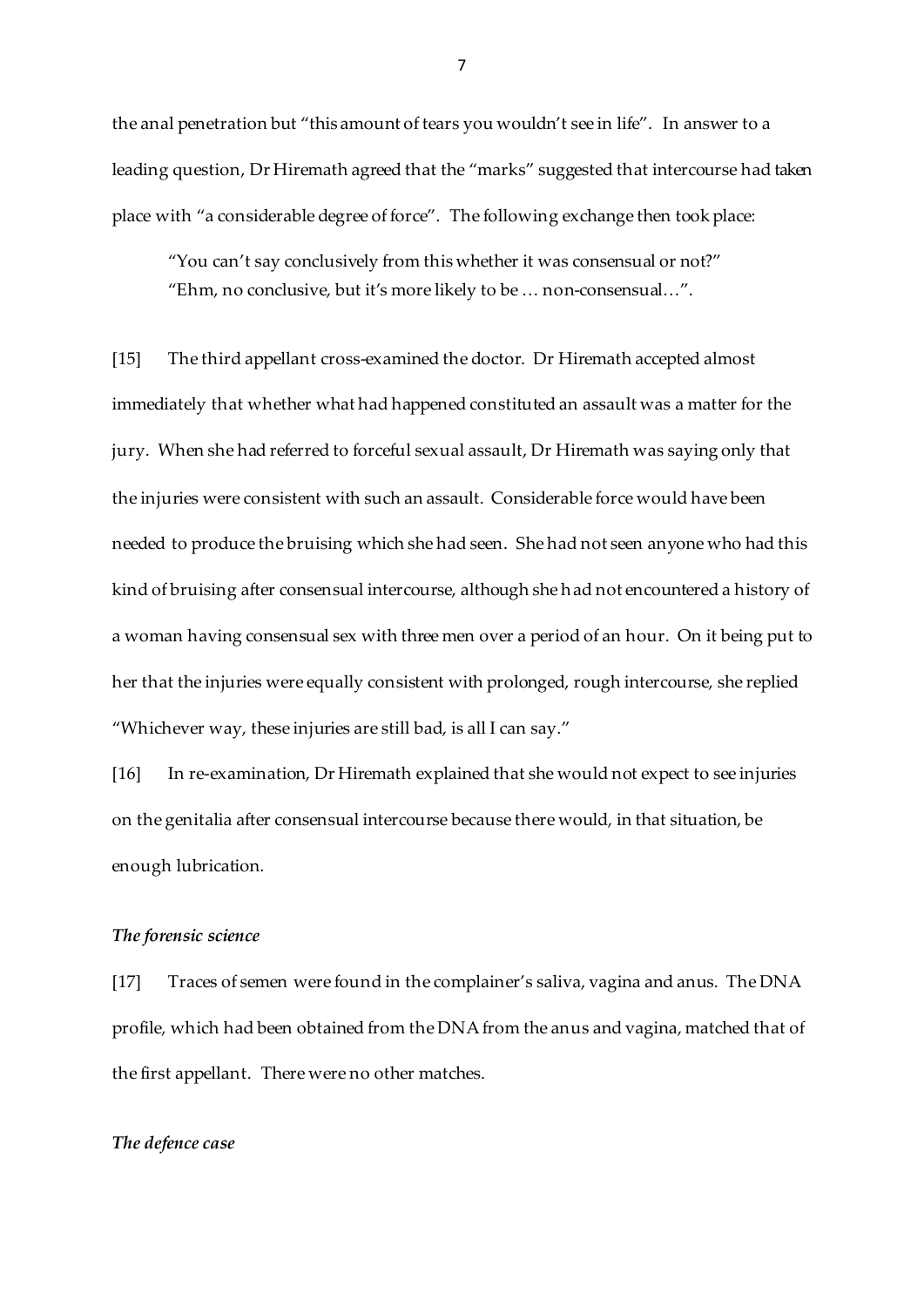[18] All three appellants gave evidence at the trial. The first appellant, who was aged 24, testified that his co-appellants had invited the complainer to his flat. She had mentioned her fantasy of having sexual intercourse with three men underwater. He had said "would a bed do?" She had said yes and led the three into the bedroom where she undressed. She kissed the third appellant and touched all three. She performed oral sex on the first appellant. Various consensual sexual acts then took place. The first appellant had continued to have vaginal intercourse with the complainer while the others left to go to the garage. He had tried to leave the complainer when they returned, but she had wanted him to stay. After they had dressed, she had invited him to visit her at her home "any time" before kissing him at the door. She had been happy, perfectly fine and not distressed, shocked or upset. In his police interview, the first appellant had given a similar account. He had admitted having oral and vaginal, but not anal, intercourse. No one had used any force.

[19] The second appellant, who was 19, accepted that he had asked the third appellant to invite the complainer up to the flat; not thinking that she would do so. No-one told her that the person for whom she had been looking was not in the flat. The conversation had moved on to sex. The complainer had mentioned having sex with three people in the ocean. The third appellant had asked whether she could manage three people in a bed. She said that she had done this already with five people and suggested going to the bedroom. That is what had happened. She had undressed with the help of the third appellant. No force had been used. The second appellant had had oral and vaginal intercourse with the complainer. She had been more than happy to go into the bedroom and, once there, had enjoyed everything.

[20] The third appellant, who was 23, had heard the complainer looking for a person, whom he knew. He had invited her into the flat. She had not been given the impression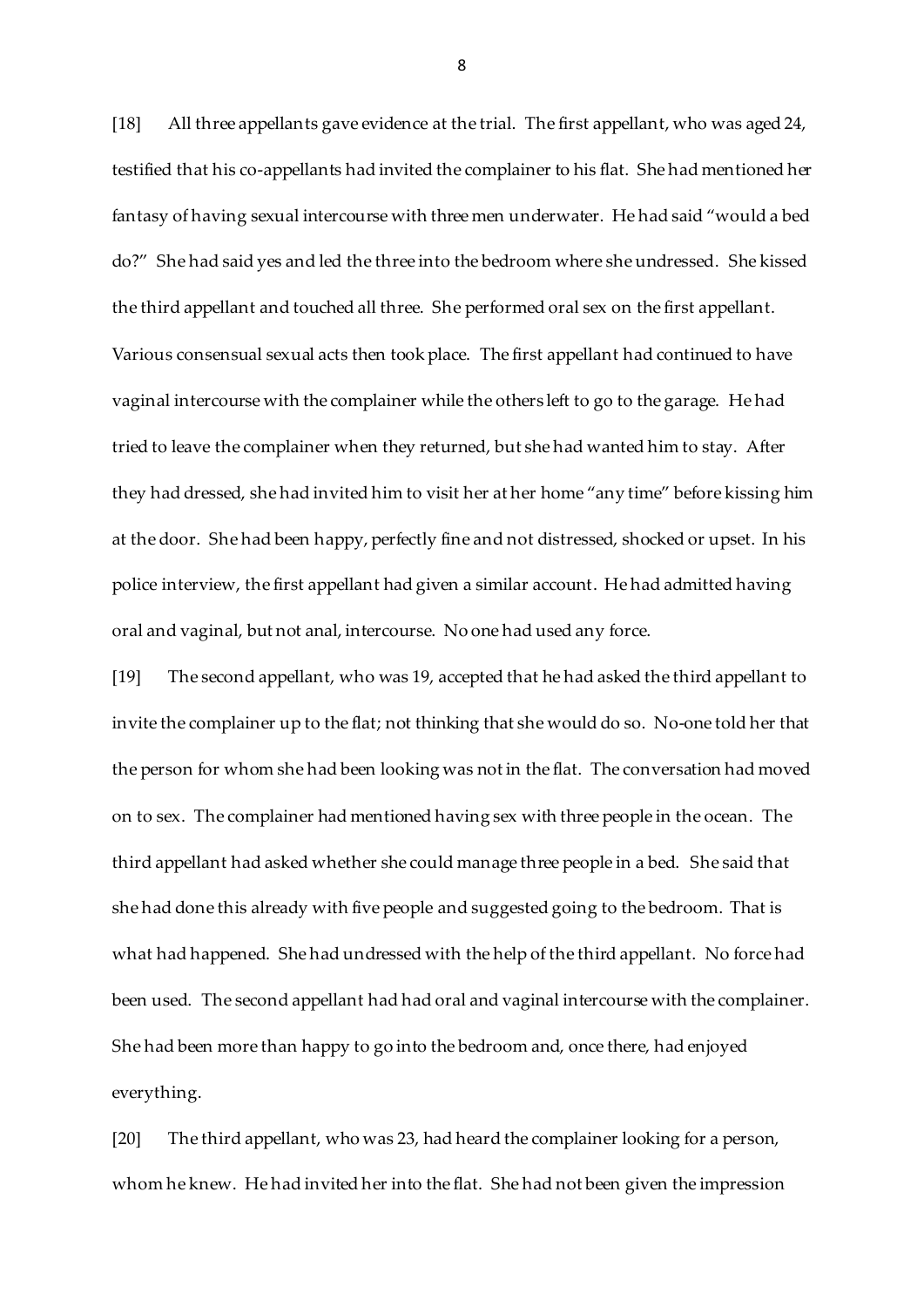that her friend was in the flat. The complainer had kissed him on the cheek. This was not something which had either been put to the complainer or mentioned by the other appellants. She talked about her sexual past and having a fantasy of having sex with three boys in the ocean. He had asked her if she would settle for a bed. She said that she had done that before, with five persons. She had asked him if he wanted to go to the bedroom to have sex. He had said that he did not. She had asked them all to go through for "line-ups". He had unclipped one of her dungaree buttons, but she had removed the rest of her clothing herself. She had then engaged in the various sexual acts. He had been unable to sustain an erection. While the complainer had been performing oral sex on the first appellant, she had asked the third appellant to have anal sex with her. He had tried to do this, but had failed. He had inserted his fingers. At the end of the incident, she had said "Thanks lads, any time", gave them her address and left. She had not been distressed. She had been "fine". In his police interview, he had accepted that he had had both oral and anal, but not vaginal, intercourse. The complainer had been quite enjoying it. On being asked why the complainer would have made a complaint of rape, he had said that she might have been "trying to be funny and get something back on us for treating her like … a piece of dirt."

#### *Speeches*

[21] The advocate depute founded strongly on the background to the events; in particular the way in which the complainer had been enticed to go into the flat on a false pretence that the person for whom she had been looking was there. She pointed to the description of events by the complainer, the evidence of her distress and the "impressive, powerful, medical evidence". How, asked the AD rhetorically, did the complainer get the injuries which had been described when none of the appellants seem to have had any difficulty in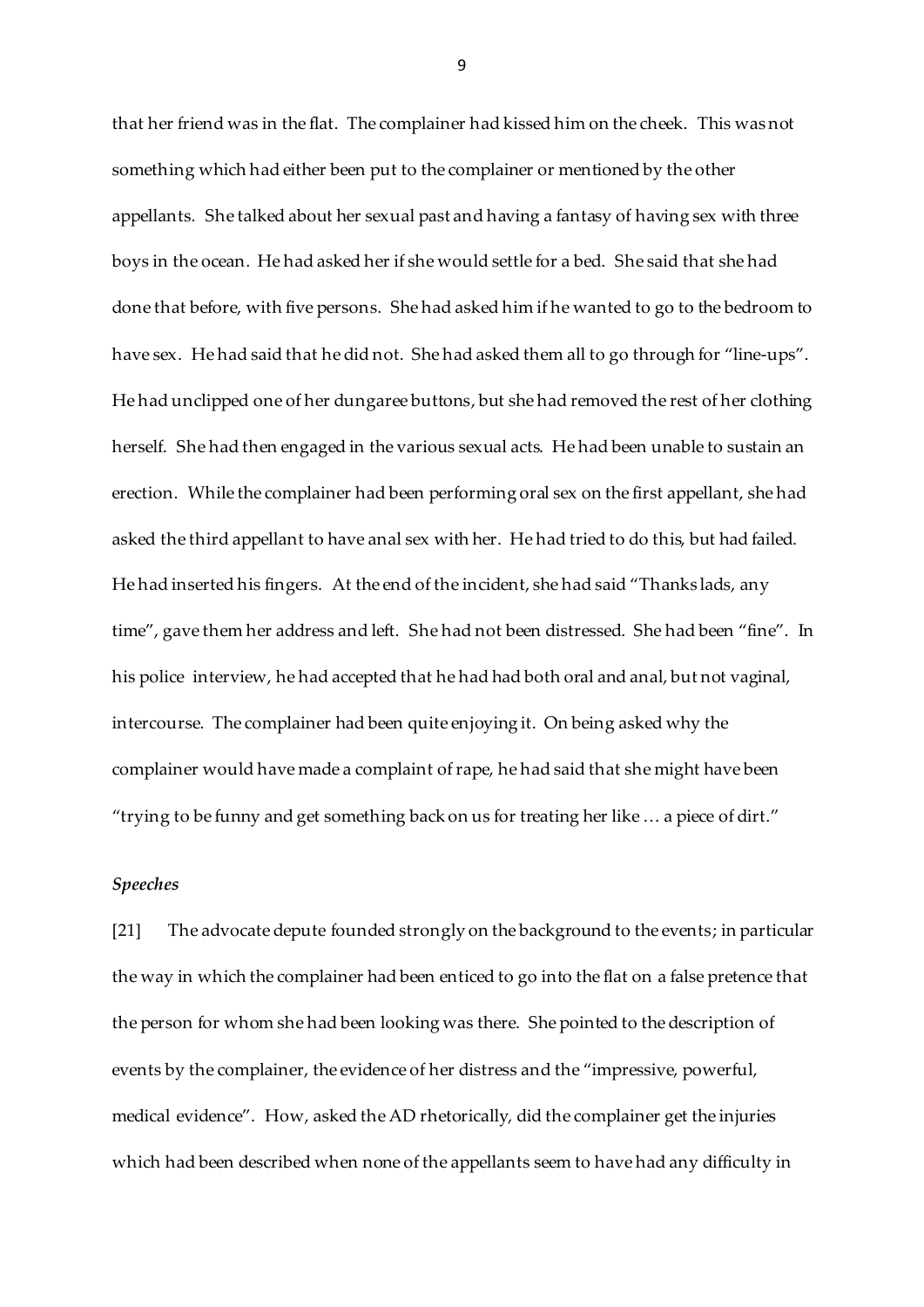having intercourse? She referred to Dr Hiremath's testimony that, in consensual intercourse, women produce lubrication, which meant that this type and degree of tearing and swelling would not occur. The episode would have been very painful and Dr Hiremath could not accept that any woman would have had continued intercourse after the first tear. The picture painted by Dr Hiremath, of the injuries being among the worst that she had seen, did not fit with the accounts given by the appellants, but they did accord with that of the complainer. The first appellant's account that he had not had anal intercourse was inconsistent with the finding of his semen in the her anus.

[22] Counsel for the first appellant focused on the complainer's false account of being raped on the stairs. He maintained that this was a cover for what she been engaging in consensually and thus being away from her friends' flat for some otherwise unexplained period of time. The medical evidence was consistent with both rape and consensual intercourse. There were no injuries to suggest that she had been involved in a physical struggle. The accounts given by the appellants were consistent with each other.

[23] Counsel for the second appellant concentrated on internal inconsistencies in the complainer's account. He pointed out a potential discrepancy in Dr Hiremath's evidence in relation to whether there had been three or four bruises. Dr Hiremath had formed her own view as to what had happened, that there had been a forceful sexual assault, but she later had to concede that that was a matter for the jury. Counsel emphasised that, although Dr Hiremath had said that non-consensual intercourse was more likely, the findings did not exclude consensual intercourse.

[24] Counsel for the third appellant returned to the lie about the attack on the stairs; suggesting that once told, it had to be maintained. This was to be contrasted with the consistency in the appellants' accounts. Emphasis was placed on the absence of injuries to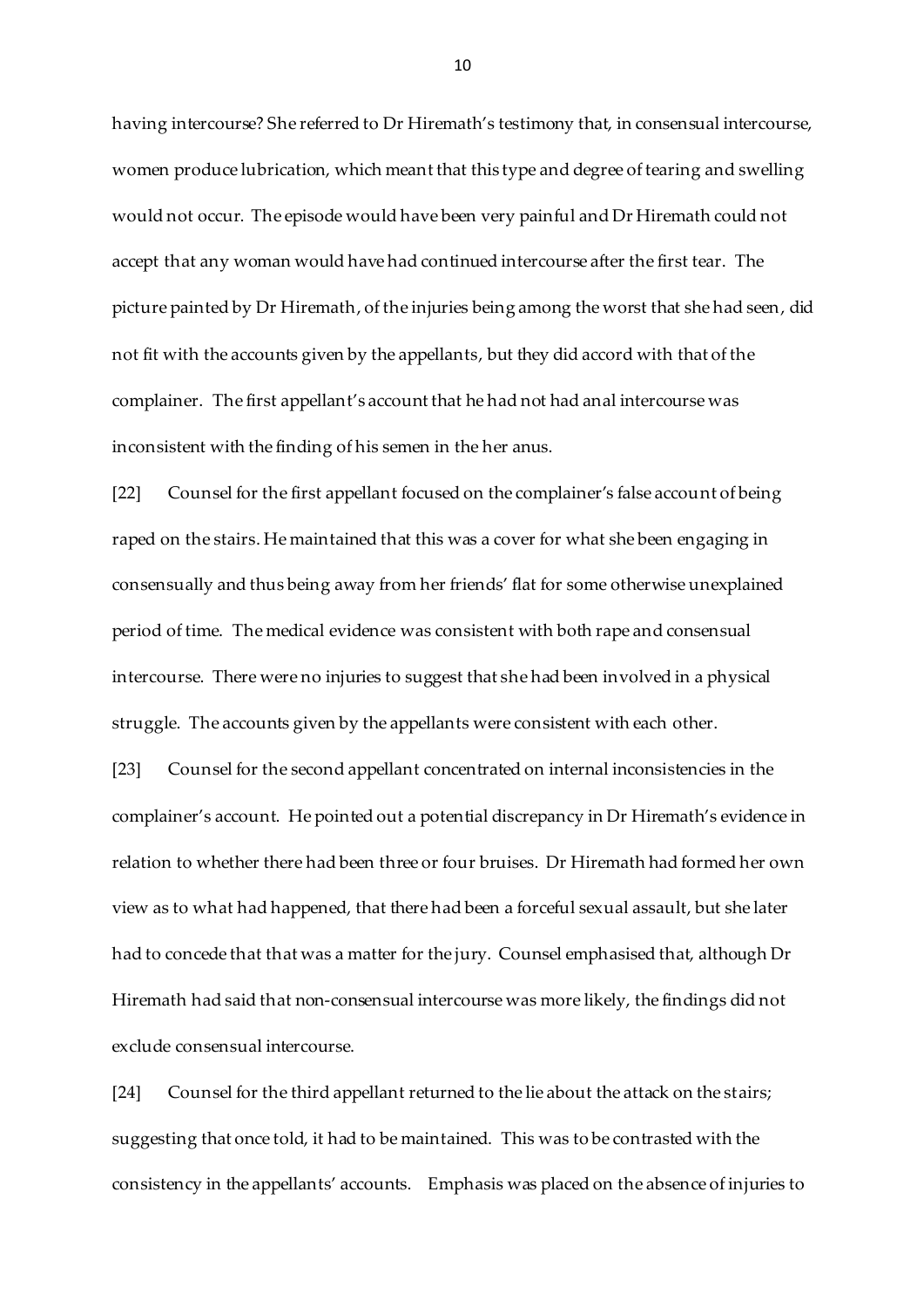suggest that the complainer had been forced into a bedroom. The evidence, as Dr Hiremath had accepted, was consistent with "vigorous sexual intercourse, with three people, over a substantial period of time".

### *Charge to the jury*

[25] The trial judge directed the jury on the importance of corroboration. If the jury accepted the testimony of the complainer, they could find corroboration of her lack of consent in her distressed state. The jury were directed to approach any evidence about distress with "considerable caution" because, according to the trial judge, many things could cause a woman to become distressed. The second source of corroboration was the evidence of the injuries. The judge referred to Dr Hiremath's evidence of the complainer's pain and her genital injuries. The jury were directed that, if they accepted the complainer, they could find corroboration in the injuries. The trial judge continued:

"However, again I have to give you an important warning. You heard it being put to Dr Hiremath in cross-examination that the injuries, that is the tears, the swelling, the reddening and so on … could happen in the course of vigorous and prolonged consensual sexual activity … My recollection is that Dr Hiremath agreed to some extent with these propositions ... so ... if you accept the evidence of [the complainer] and you are looking at … the evidence about the injuries, you still have to approach that evidence with considerable caution and … decide … whether you think that her injuries corroborate what she told you about not consenting to anything and about force being used …".

#### **Appeal, reference and review**

[26] The appellants lodged notes of appeal. They contended that there had been a miscarriage of justice because the trial judge misdirected the jury in relation to their approach to the appellants' testimonies. This appeal was refused (2002 SLT 914). In 2004 the appellants applied to the SCCRC to refer the case back to the court on several grounds. They contended that there was new evidence from a number of witnesses, including one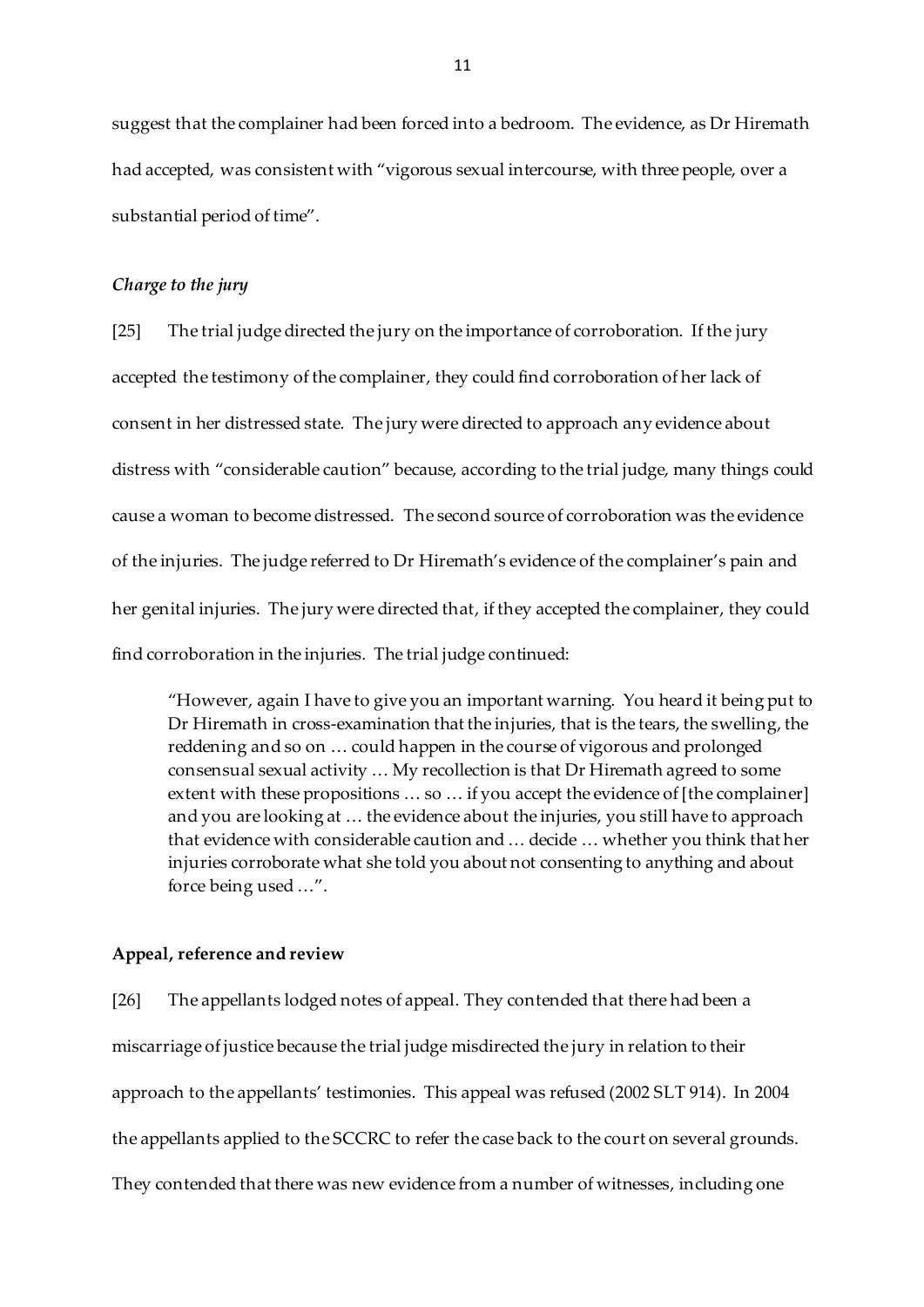who claimed that, shortly after the incident, the complainer had stated to a number of people that she had invented her version of events. Other grounds included "irregular conduct" by a juror and a contention that Dr Hiremath had not been sufficiently experienced to provide opinion evidence on sexual assault. The SCCRC refused the application. They did not consider that the evidence of the account being invented was credible and reliable or that it was of sufficient significance. No miscarriage of justice could have occurred from the alleged juror irregularity. Dr Hiremath had been suitably qualified to give evidence. Further submissions did not alter the Commission's view.

[27] The appellants lodged a petition for judicial review. They maintained that the SCCRC had not taken proper account of certain matters and had taken into account irrelevant matters, such that their decision was unreasonable. These contentions were unsuccessful (2006 SCCR 433).

[28] Many years later, and after the appellants had served their sentences, they made a new application for a reference to the SCCRC. They based it upon developments in medical science in relation to the interpretation of genital injuries in sexual offence cases. In broad terms, the new contention was that genital injuries could not be used as a basis for expressing an opinion that the sexual intercourse had, or had not, been consensual. This was based upon an analysis of articles in medical journals which had been published subsequent to the trial. It is on that basis that the case has been referred to the court and upon which the present appeals have proceeded.

### **The new evidence**

### *Dr Brigitte Astrup*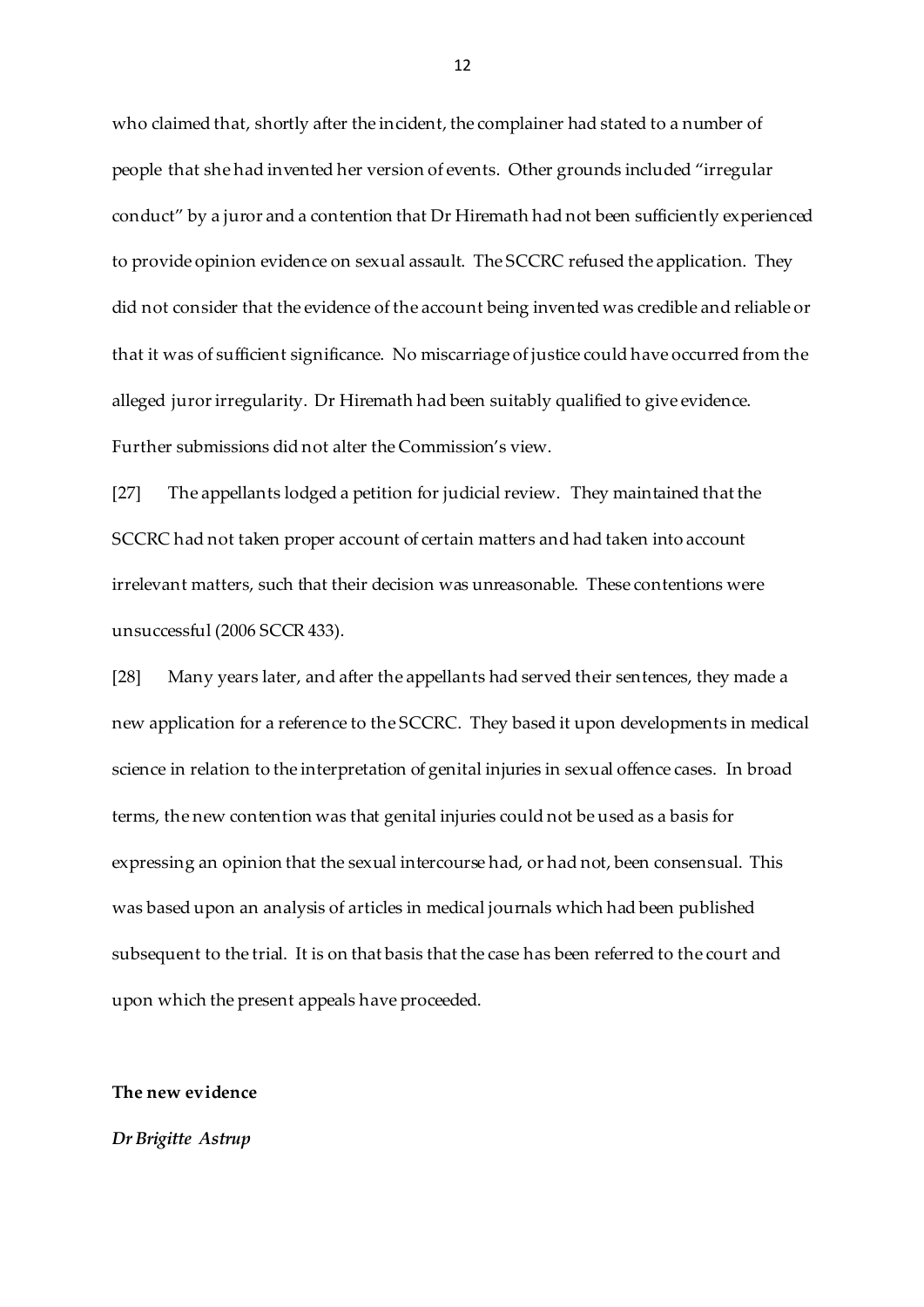[29] Dr Astrup has carried out examinations on sexual assault victims since 2005. In her

report of 9 January 2015, she concludes:

 $\ldots$  the genital injuries documented by Dr  $\ldots$  Hiremath, are suggestive of recent vaginal penetration. The nature of the documented injuries, does not, however, corroborate the allegation of consent nor of non-consent."

Her opinion is based on a number of articles, which will be considered in more detail below

and include the following:

- (1) Astrup *et al*: *Patterned genital injury in cases of rape – A case-control study* (2003) 20 Journal of Forensic Medicine 525;
- (2) McLean *et al*: *Female genital injuries resulting from consensual and non-consensual vaginal intercourse* (2011) 2004 Forensic Science International 27;
- (3) Anderson *et al*: *Genital findings of women after consensual and non-consensual intercourse* (2006) 2(2) Journal of Forensic Nursing 59; and
- (4) Lincoln *et al*: *Microscopically detected female genital injury after consensual and nonconsensual vaginal penetration: A prospective comparison study* (2013) 20(7) Journal of Forensic Medicine 884.

[30] In relation to the genital injuries reported by Dr Hiremath, the four studies showed

that the frequency of any lesion following consensual sexual intercourse was respectively

49%, 30.4%, 6.9% and 9.9%. The frequency following non-consensual intercourse was 49%,

32.1%, 22.8% and 53.7%. Dr Astrup's conclusion was that:

"The frequency of genital injuries following sexual intercourse is so high that no conclusion regarding consent can be drawn from the data".

[31] Dr Astrup said that women may have injuries at the posterior fourchette regardless of consent. Injuries in other locations were seen, but less frequently, following consensual sex. Redness and swelling were ambiguous entities, which were difficult to evaluate. They had a variety of aetiologies, including infection, tight clothing, prolonged bicycling or horseback riding, or latex allergy in condom use.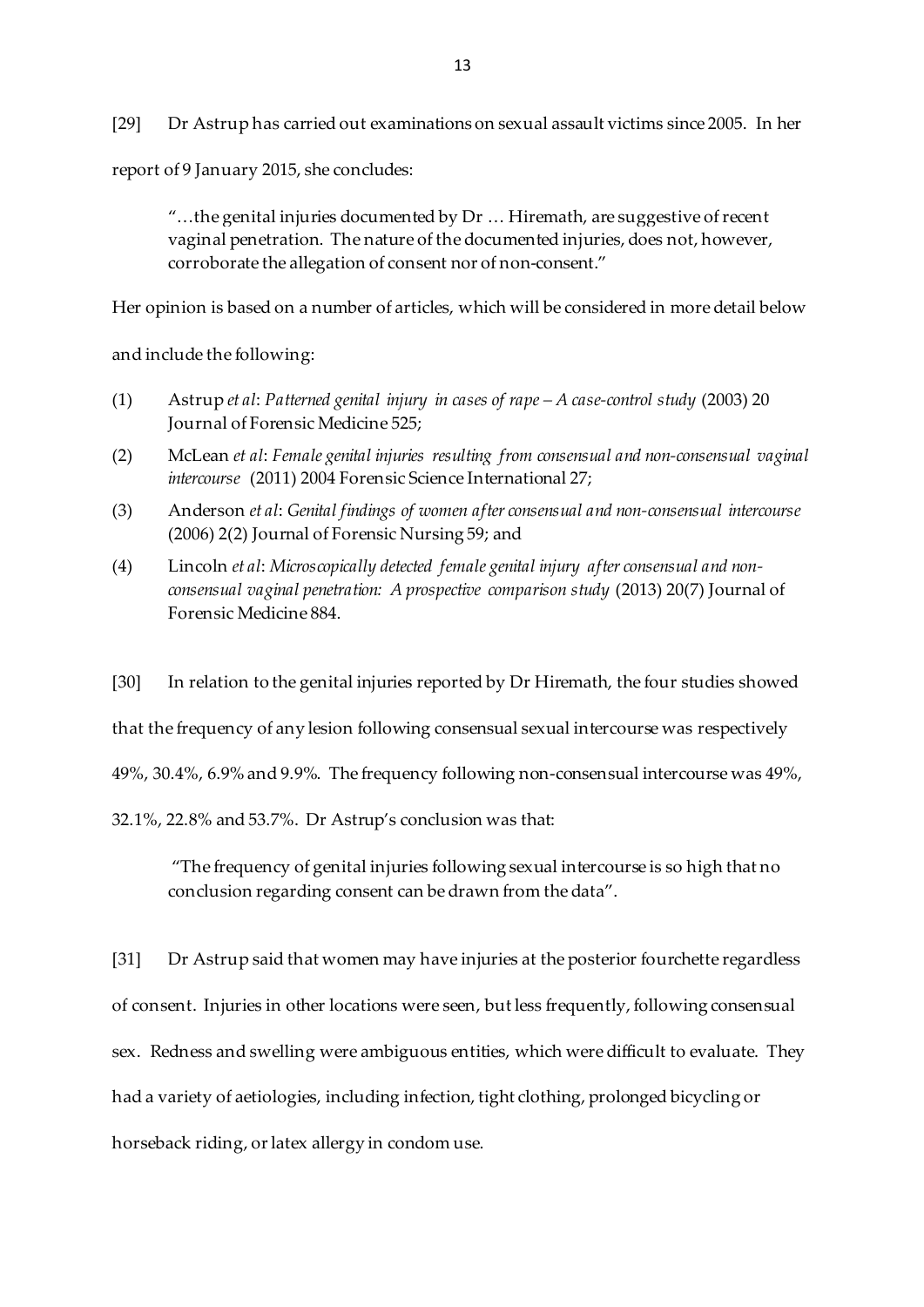[32] On the number of lesions, Dr Astrup said:

"In the adult population a significantly higher frequency of rape victims have more than one lesion … only approx., 1/20 of consenting adults have more than one injury.

Conclusion: in general, the frequency of multiple genital injuries is significantly higher in victims of rape than in consenting women. But multiple lesions following consensual sex is reported …".

[33] Dr Astrup stated that a person could experience conscious sexual desire without the body following the thoughts or *vice versa*. On the anal injury, tears could be seen following intercourse, but also following constipation or rectal exploration. Her conclusion was that:

"There is no evidence that supports that a single anal tear is suggestive of anything else than a recent passage of something through the anal canal. It could be a penis, fingers, or faeces during a period of constipation."

[34] Dr Astrup expressed the view that there was no scientific basis for the conclusion that the injuries were the result of non-consensual sex. Genital injury was commonly seen following both consensual and non-consensual activity. It corroborated recent sexual intercourse, but not consent or non-consent. There was only a vague association between a perception of pain and the finding of an injury. Mucosal tears were not painful by themselves. The pain arose from the degree of blunt force. The amount of force was not correlated with mucosal injuries. In Dr Astrup's view, the injuries could have resulted from prolonged consensual intercourse, and therefore did not prove lack of consent. A superficial anal fissure did not corroborate lack of consent. In summary, Dr Astrup did not find any indications of either non-consent or consent in the pattern of injuries.

#### *Professor Shaxted*

[35] In his report of 4 March 2016 Prof Shaxted explained that he was a clinical obstetrician and gynaecologist, but not forensically trained. His views of the medical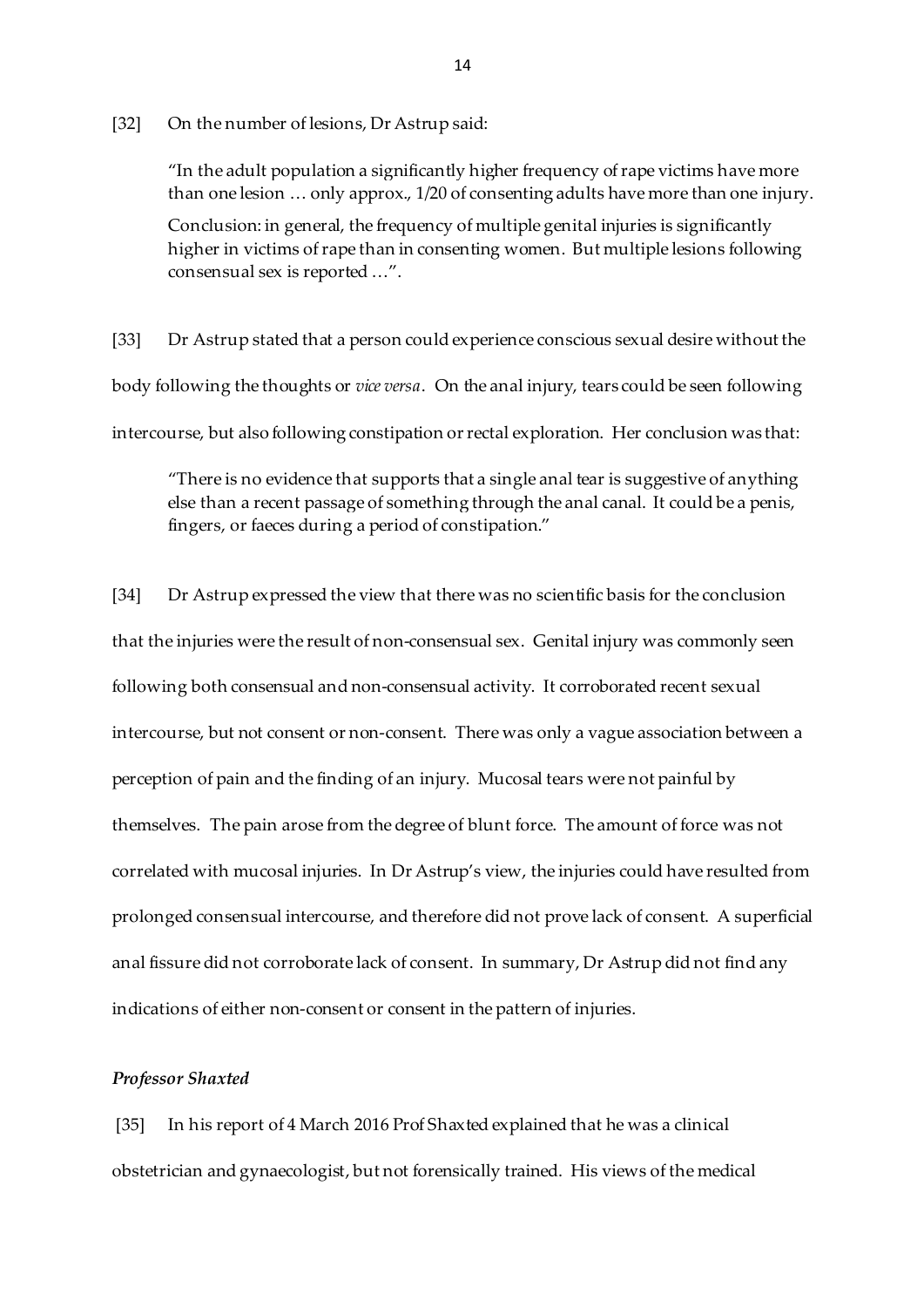evidence accorded entirely with Dr Astrup's report. He added a further publication, which pre-dated the trial *viz.*: Slaughter *et al*: *Patterns of genital injury in female sexual assault victims* (1997) 176 American Journal of Obstetrics and Gynaecology 609. The publications all said the same thing. The nature, type and localisation of genital injuries in rape complainers was similar to those found in women who had engaged in consensual intercourse. He

continued:

"However, the prevalence of genital injury is probably greater after rape but the nature of the injury, the site of the injury and the type of injury is very similar".

### *Judy Malmgren*

[36] Ms Malmgren is a sexual assault nurse examiner. She had carried out a detailed examination of a transcript of Dr Hiremath's testimony. Her conclusion was that:

"Dr K Hiremath did not present as unbiased, nor did she appear to have the knowledge, training, experience or grasp of the literature upon which to base her conclusions. … The injuries … are consistent with sexual intercourse, specifically penile vaginal and penile anal penetration. Beyond that, the injuries do not determine whether the sex was consensual or non-consensual. They are consistent with intercourse but they do not prove that a sexual assault occurred, only that sexual intercourse had taken place. There are no criteria to corroborate lack of consent, and to suggest or comment otherwise is biased and unsupportable. 'Force' is not a measurable activity. The term 'blunt force trauma' is more appropriately applied to activities such as being struck by an object. It has no qualifying set of criteria for sexual contact, and it use today in cases involving penile penetration is discouraged. Although much of the literature today regarding injuries during consensual and non-consensual sexual intercourse post-date Dr Hiremath's transcript, there was published research prior to 1999 …".

Reference was made to, amongst others, the Slaughter *et al* paper.

## *Dr Michael O'Keefe*

[37] Dr O'Keefe is an independent forensic physician. He had been an FME from 1980.

He was an honorary senior lecturer in forensic medicine at Glasgow University. He too was

provided with a transcript of Dr Hiremath's testimony. He did not agree that the inference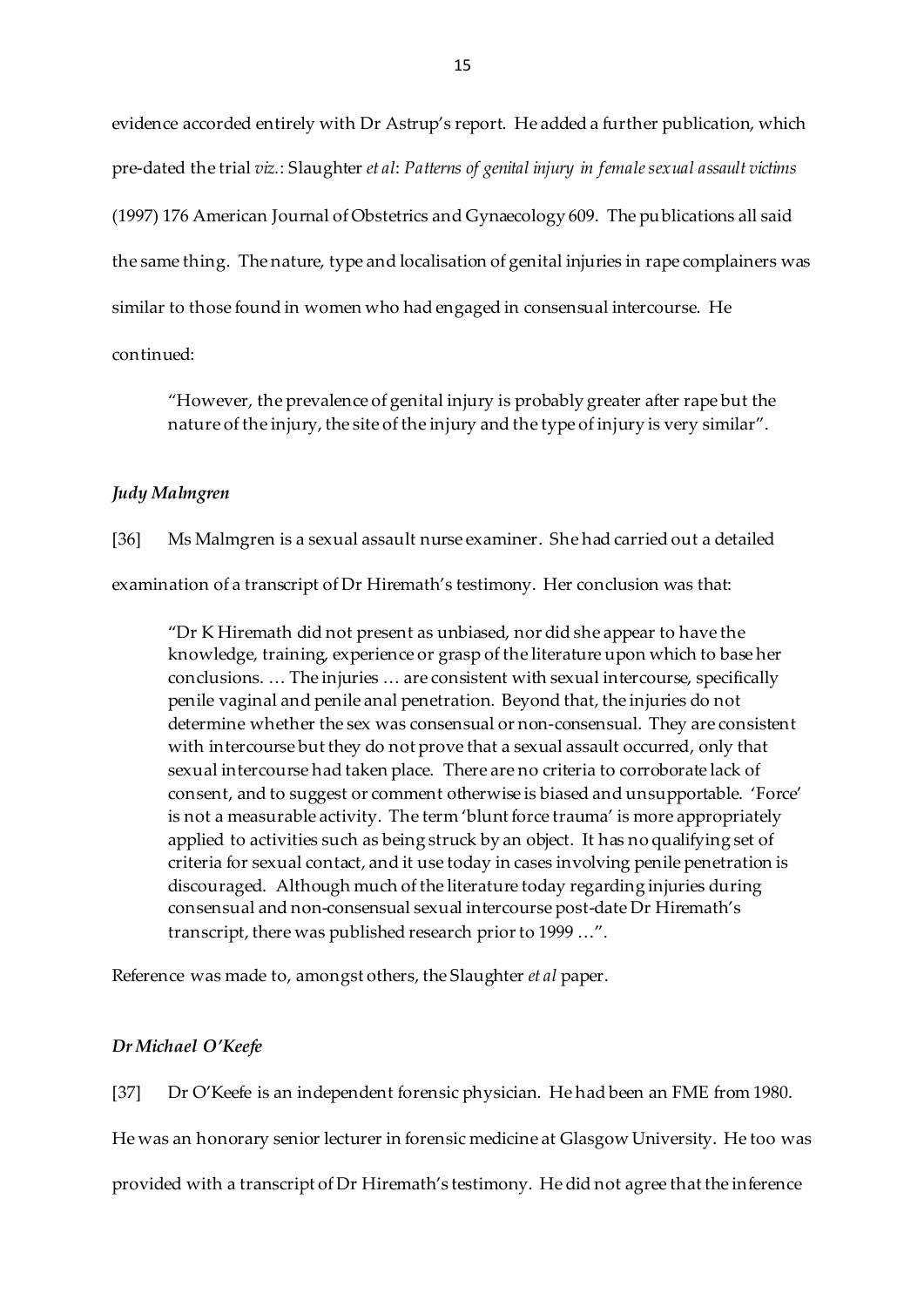to be drawn from the genital findings was that there had been forceful sexual assault. In his extensive experience, redness and swelling could be due to a variety of causes, including trauma, but most commonly fungal and bacterial infections, dermatitis, allergies and poor hygiene. Dr O'Keefe was unable to agree with Dr Hiremath on force being used to produce the anal injuries; his reason being that there was no peer- reviewed research studies to provide an evidence base for this. The same reasoning applied to Dr Hiremath's view that the genital injuries had resulted from a lack of lubrication due to non-consensual sexual intercourse .

[38] On Dr Hiremath's reliance on pain, Dr O'Keefe commented that pain was not a clinical sign which could be reliably measured or recorded objectively. It was an entirely subjective sensation which had a considerable variation in its perception by different individuals. Once again the absence of peer-reviewed papers, which indicated that superficial mucosal tears would result in a specific degree of pain, was important. Dr O'Keefe made a series of criticisms about: Dr Hiremath's failure: (i) to provide a proper explanation of certain matters; (ii) to acknowledge that genital injuries could result from consensual sexual intercourse; and (iii) to refer to a suitable evidential base upon which her opinions on the degree of force and amount of pain might be based.

[39] Dr O'Keefe referred to the 2000 edition of "*A physician's guide to clinical forensic medicine*" (*sic*). The chapter on sexual assault examination referred to an absence of information regarding the incidence and types of genital injuries that resulted from consensual sexual acts. There had been no case-controlled study comparing genital findings in complainers with those of women who had engaged in a sexual acts consensually. Lacerations, abrasions and bruises in the posterior fourchette had all been described following consensual sexual activity. Slaughter *et al* had reported that tears and bruises had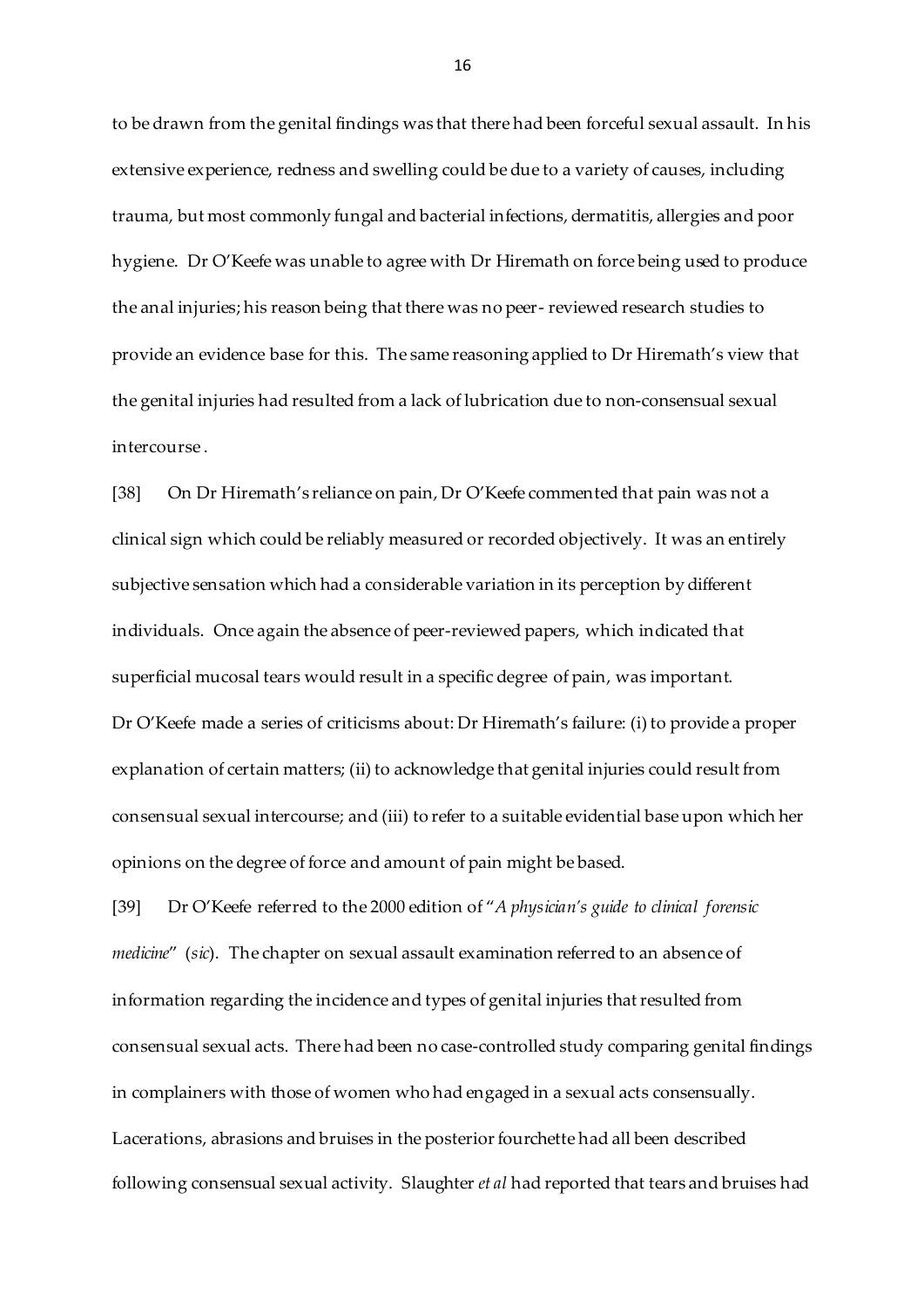been found on the hymen in subjects who had engaged in consensual sexual intercourse. Lacerations and ruptures of the vagina had also been described in similar situations.

[40] Dr O'Keefe referred to a number of papers which covered the incidence of genital injuries in sexual assault cases. These included: Slaughter *et al* (1997), which noted that 89% of women who had complained of sexual assault had evidence of trauma or injury, whereas 11% of women who had had consensual sexual intercourse had evidence of trauma. Slaughter recommended further investigation. Sommers *et al: Women who are injured during rape: A comparison of genital injuries after rape versus consensual sex* (2002) reported genital injuries following sexual assault ranging from 32% on direct visualisation to 87% on colposcopy. A small group of ten volunteers resulted in 10% recording a single genital injury following consensual intercourse. Further work was again recommended. Dr O'Keefe made specific reference to Anderson *et al*, McLean *et al*, Astrup *et al* and Lincoln *et al*; all of which will be considered in due course.

[41] The most recent publication was Song and Fernandes: *Comparison of Injury Patterns in Consensual and Non-consensual Sex. Is it possible to determine if consent was given* (2017) 7(4) Acad Forensic Pathol 619. This found that genital injuries were commonly found in sexual assault victims (64-82%), with a wide range of genital injury in sexual assault victims (6%- 87%) and consensual sex (6%-73%). The conclusion was that, although it might seem reasonable to postulate that most sexual assault victims sustained severe physical injuries, this was not the case and that patterns of injury were much more complicated. Sexual assault victims could present with a wide-range of physical injuries, from none to multiple, with varying degrees of severity. The authors continued:

"Therefore, it is not advised to determine the presence or absence of consent from physical injury findings alone. Evidence from sexual assault cases must be interpreted on a case by case basis at all times. There is a general expectation that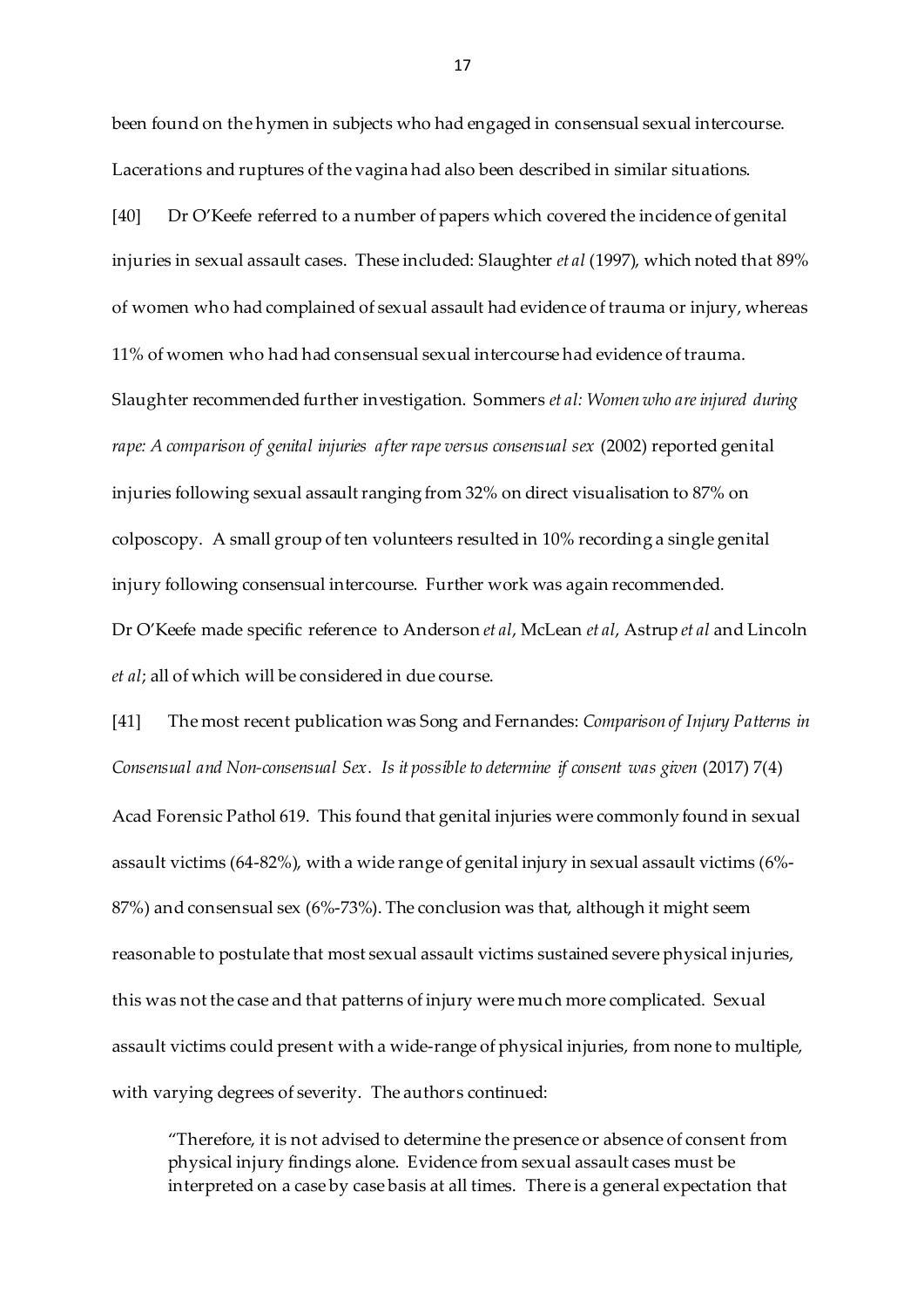sexual assault will result in physical injury at a rate higher than that of consensual sexual activities. Review of the literature does not support this concept. Therefore, medical legal personnel should be aware that sexual assault victims can present with a wide-range of physical trauma and should avoid relying on physical trauma alone to conclude whether consent was present."

[42] Dr O'Keefe's summary of the relevant publications involved the key finding that genital injury rates varied widely in both consensual and non-consensual situations. They did not by themselves corroborate a rape complaint. One study (Lincoln *et al*) reported that genital injury was significantly more likely to be found in the non-consensual (53.7%) than the consensual (9.9%) when looking at reports of at least one injury. The detection of bruises and abrasions was more frequent in cases of non-consensual penetration. Informed forensic medical practitioners should be aware that it was not possible to state with any degree of certainty whether sexual acts were consensual or non-consensual based solely on the anogenital findings.

### *Dr Hiremath's response*

[43] The SCCRC asked Dr Hiremath to respond to the reports from Dr Astrup and Dr O'Keefe. She was provided with a transcript of her testimony, but she did not have a copy of her report or her handwritten notes. She emphasised her advantage in having seen the complainer and assessed how she reacted. She repeated her view that, if a woman was ready to have sexual intercourse, there would be lubrication as a result of the production of oestrogen and this amount of reddening and swelling would not feature. Where peerreviewed literature was not available, FMEs had to go on their own experience. Dr Hiremath accepted that women may present with injuries after consensual sex and some may present without injury or pain after non-consensual sex.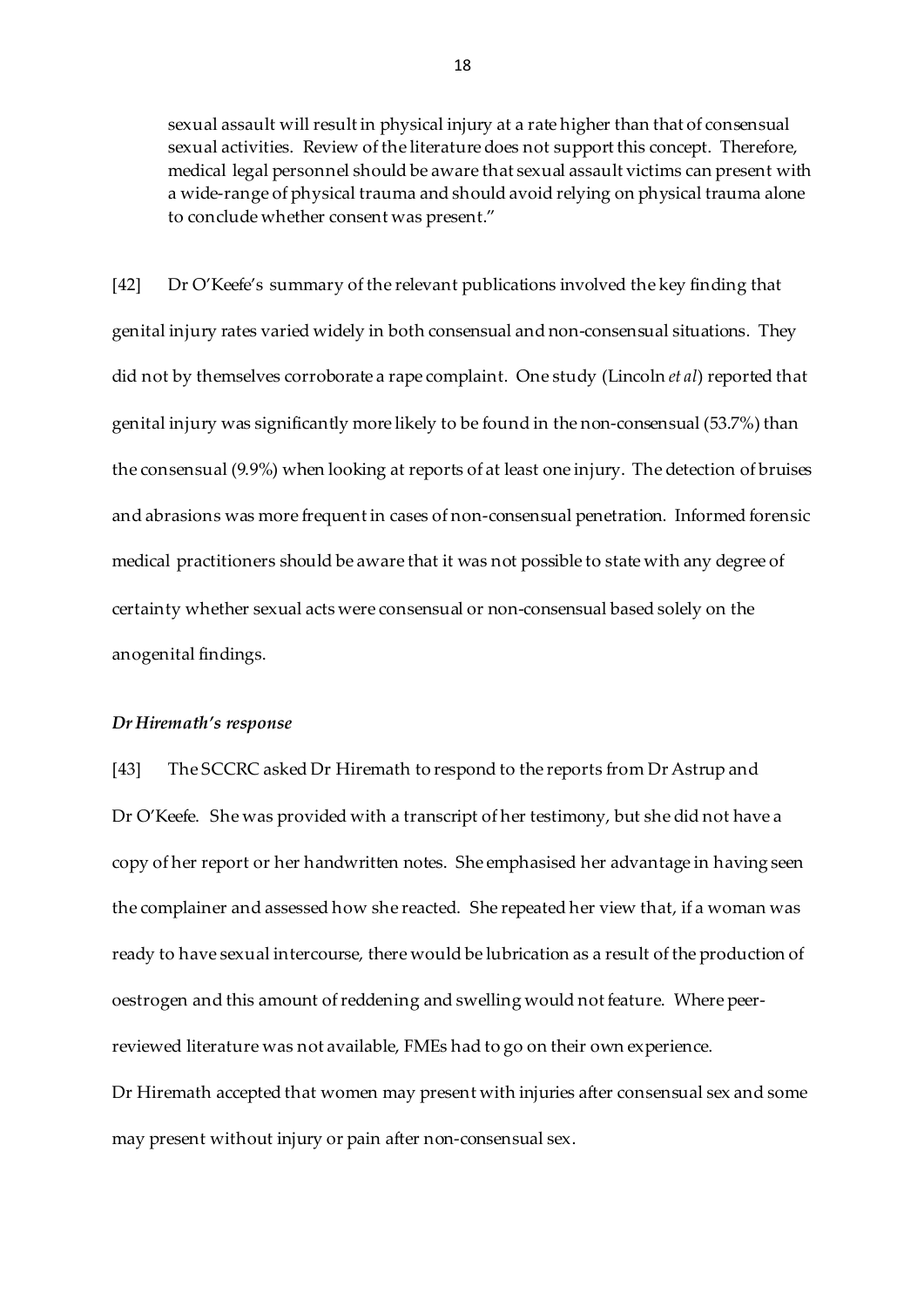[44] Dr Hiremath reiterated her view that there had been a sexual assault, not just because of the reddening and swelling, but also the tears and the pain. That was not common. Although the posterior fourchette was the commonest area for injury during both consensual and non-consensual intercourse, injuries to the *labia* were less common in consensual sex.

[45] In order to cause a tear in the anus, some sort of force must have been used. Mucosal tears in the anus or vagina are not that common when someone has consented. Dr Hiremath regarded the injuries, combined with the fact that three people had sex with the complainer at the same time and that she appeared frightened, as all contributing to her conclusion that what had happened was more likely to be non-consensual. She conceded that the anal injury could have been caused by consensual sex. However, the vaginal injuries were more likely to be non-consensual. Although one or two of the injuries could be present after consensual sex, the important point was the combination of a number of things. The erythema (redness), the abrasions, the swelling; all of that together made it more likely that what had happened had been non-consensual. Those types of injuries did not occur after consensual sexual intercourse.

#### *Other responses*

[46] Dr Flynn was asked for his views. He had worked as an FME for about two years at the end of the 1990s. He only had the faintest memory of the examination and had not been aware that the matter had even gone to court. He had nothing to add to the joint report, as his memory was "otherwise blank".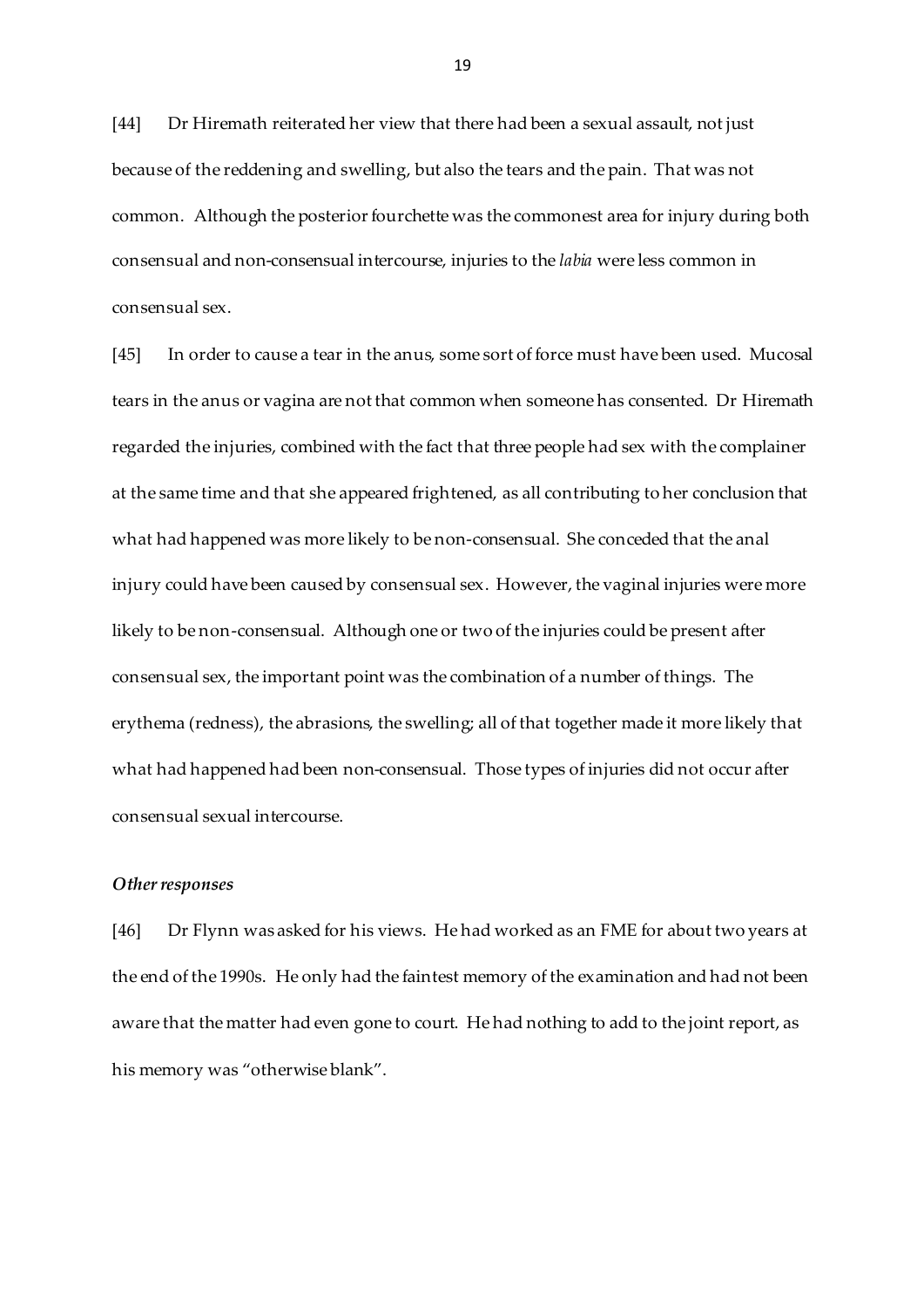[47] Professor Busuttil was not able to recall this particular case. He did not have access to any records relating to it, including his report, and did not feel that he could assist with anything further of substance.

[48] For completeness, the court has also considered supplementary reports from Drs Astrup and O'Keefe, which responded in turn to Dr Hiremath's comments.

## **Medical literature**

[49] In the course of submissions, whilst warning the court about the dangers of attempting to interpret medical papers, the appellants referred to a number of specific articles. Some of the contents of these papers is worth setting out to see if they provide obvious support for their contentions. The first is Anderson *et al* (2006). The authors identified no statistical differences in the frequency of injuries to the posterior fourchette between consensual and non-consensual intercourse. They continued:

"However, there was a statistically significant group difference in the injuries to the labia minora with injuries identified only to subjects in the nonconsensual group …

The proportion of subjects in the nonconsensual group with two or more injuries (.179) differed significantly from that of the subjects in the consensual group (.022)  $(p = .003)$ . The subjects in the nonconsensual group were 8.2 times more likely to have two or more injuries as the consensual group … The identification of multiple genital injuries following nonconsensual intercourse has been demonstrated by previous research using colposcopy and tissue-staining dye (Slaughter *et al*., 1997) …".

[50] The second paper is McLean *et al* (2011), which has the following abstract:

"Most complainants of rape ( $n = 500$ , 77%, 95% CI 73-81%) will not sustain any genital injury, although women are three times more likely to sustain a genital injury from an assault than consensual intercourse."

[51] The third paper is Lincoln *et al* (2013), which states: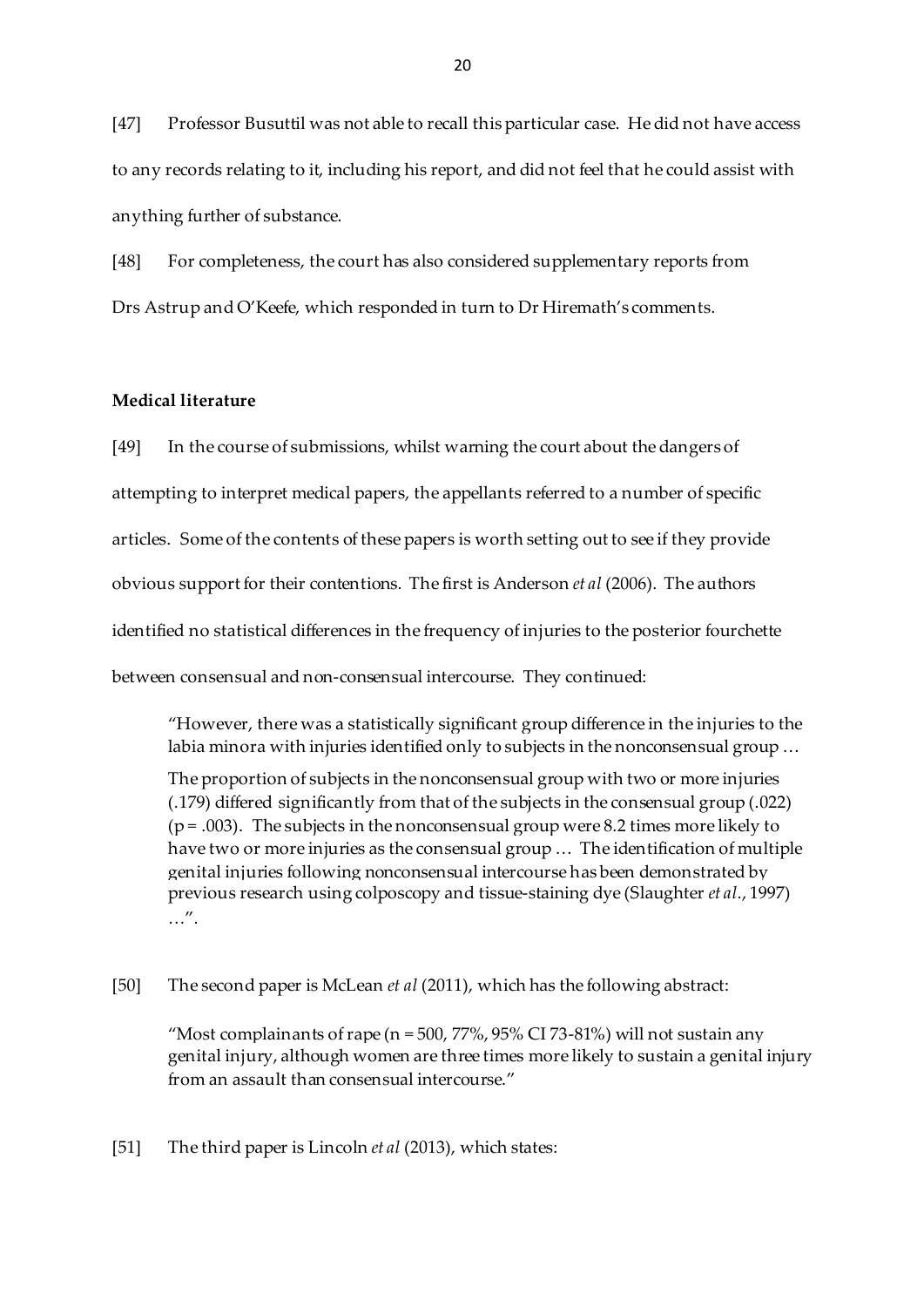"The key finding was a statistically significant different in genital injury prevalence between women who were vaginally penetrated non-consensually and consensually; 53.7% of the non-consensual group (22/41) and 9.9% of the consensual group (8/81) were found to have at least one genital injury …

3.4.4 … women penetrated non-consensually were more likely than those penetrated consensually to have more than one injury … and to have multiple injuries at a single genital site … No woman penetrated consensually had more than one type of injury, or was injured at more than one genital site.

The labia minora was the most likely site for multiple injuries resulting nonconsensually whilst the posterior fourchette was the only site at which more than one injury was seen in the consensual group. Women in the non-consensual group were more likely to have more than one laceration than those in the consensual group …".

[52] The fourth paper from Dr Astrup (2013) contains the following abstract:

"A total of 98 controls [consensual] and 39 cases [non-consensual] were examined using the naked eye, the colposcope and toluidine blue dye followed by colposcopy. The overall frequency of having at least one lesion was strikingly similar in the two groups, but cases had significantly more abrasions, a trend towards more haematomas and a higher frequency of multiple lesions. Cases had a higher frequency of lesions in locations other than the 6 o'clock position. Our data suggests that cases have larger, more complex lesions."

#### **Submissions**

### *First appellant*

[53] The big picture was that something had gone wrong with the medical evidence at trial. It was inappropriate for the Crown to rely on section 118(8)(ii) of the 1995 Act (failure to object to inadmissible testimony) in relation to evidence which had been relied upon for corroboration. The new reports constituted significant new evidence which was material to the critical issue for the jury. They met the requirements for expert evidence (*Young* v *HM Advocate* 2014 SCCR 78 at para [54]; *Kennedy* v *Cordia (Services)* 2016 SC (UKSC) 59 at para [44]; and *Graham* v *HM Advocate* 2018 SCCR 347 at para [124]). The court had to take a broad and flexible approach when looking at new evidence (*Campbell* v *HM Advocate* 1998 JC 130 at 147). The court should avoid taking a technical and narrow approach. There had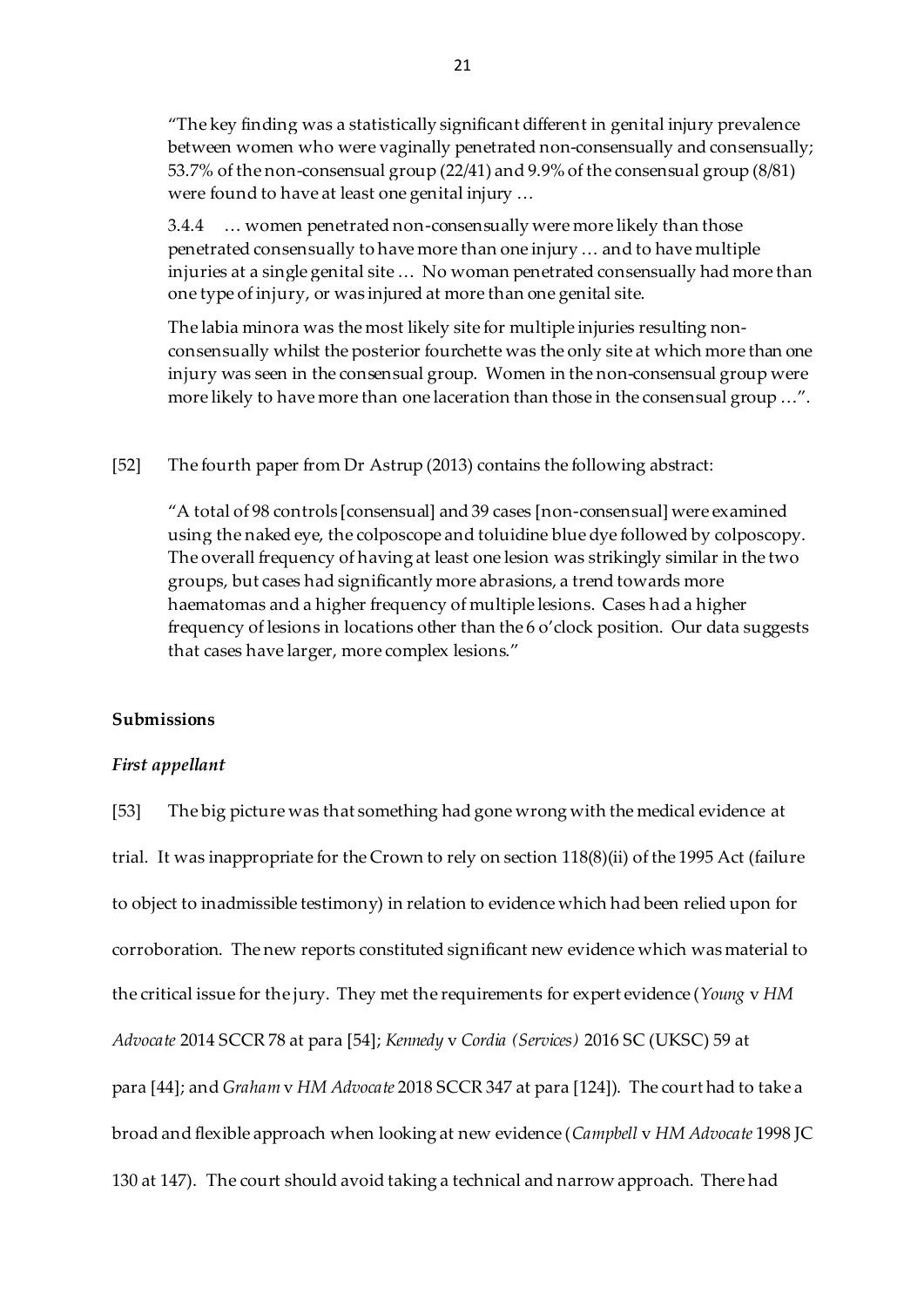been nothing objectionable about Dr Hiremath's evidence, other than her reference to "assault". The court ought to hear oral testimony from Drs O'Keefe, Astrup and Hiremath and thereafter consider its significance (*DS* v *HM Advocate* 2008 SCCR 929 at paras [42]-[44], [53]-[54] and [58]-[60]). The research was available now and the court could see where the expert evidence had gone wrong (*D* v *HM Advocate* 2010 SLT 85 at paras [34] and [35]).

[54] There was a reasonable explanation why this evidence had not been available at the time of the trial. The first appellant had attempted to obtain information and to recover case papers from the original defence representatives. The original instructing agent had retired and no longer lived in Scotland. The first appellant's file had not been recovered. The solicitor advocate who had represented the appellant at the trial had no memory of the trial or the enquiries which had been made in advance of trial. He did not hold any relevant papers. The appellants did not have any evidence to contradict or undermine that given by Dr Hiremath.

[55] At the time of the trial there was only one reported scientific study available (Slaughter *et al*.) It concluded that the presence of injury was associated with penile penetration and was more prevalent with non-consensual intercourse. *A physician's guide to clinical forensic medicine* (2000) had also recommended further study. The publications since 2000 showed that the absence of genital injury did not exclude rape. Although injury was significantly more likely to be found in women reporting non-consensual sexual activities, genital injuries did not *per se* support an allegation of rape. Song and Fernandes referred to there being a limited understanding of the correlation between genital injury and sexual assault. The development of research and academic literature was a reasonable explanation as to why the evidence was not heard at trial (*Campbell* v *HM Advocate* 2004 SCCR 220 at para [76]; *Gilmour* v *HM Advocate* 2007 SCCR 417 at paras [86] to [96]; *D* v *HM Advocate* at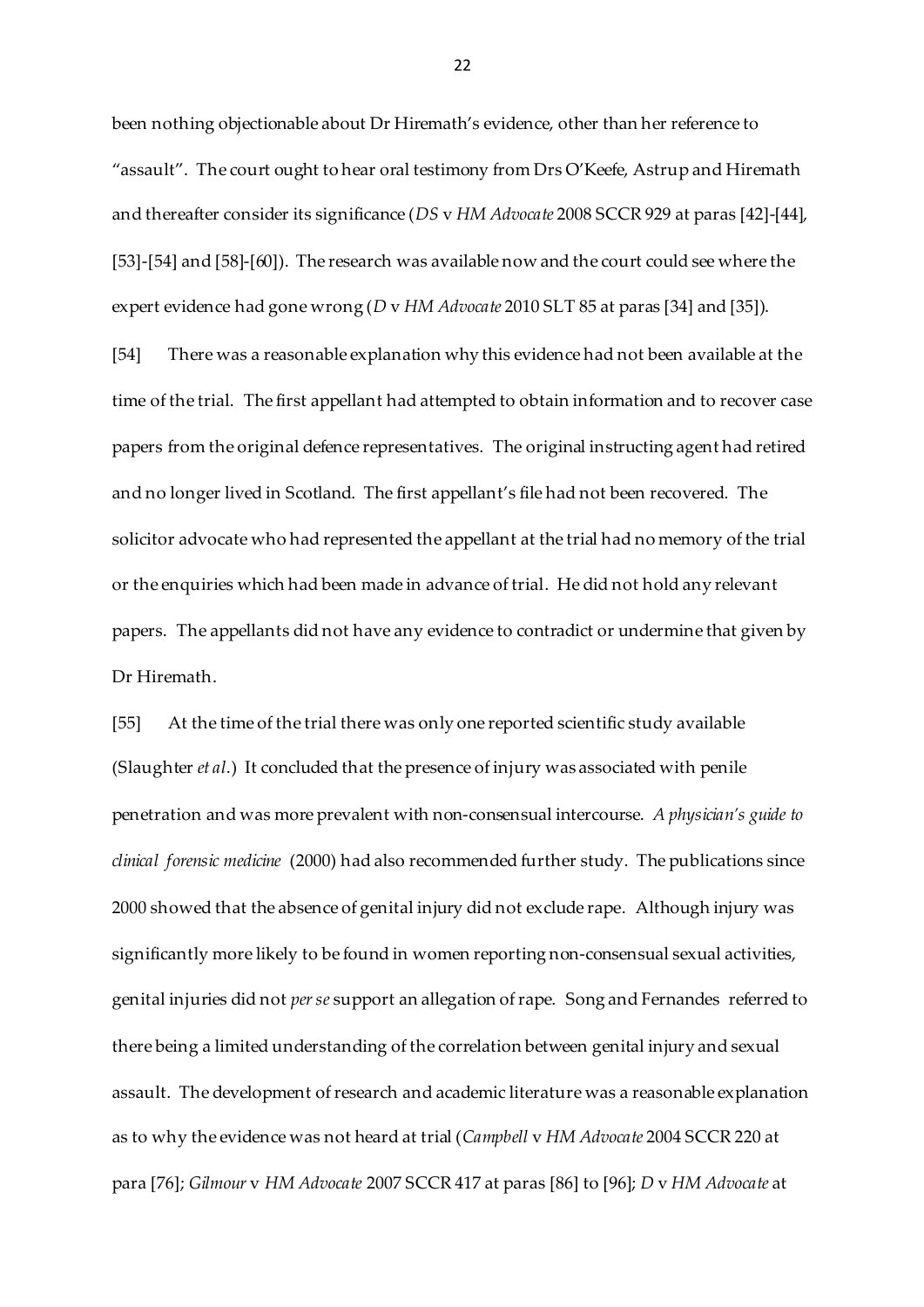paras [9] to [15] and (34]; *Lundy* v *The Queen* [2013] UKPC 28 at paras 116-122; *R* v *Foy* [2020] Crim LR 840 at para 60). Dr Hiremath's testimony had gone beyond her report. The new evidence which contradicted this would not have been available to the defence at the time using reasonable diligence.

[56] In her closing speech, the advocate depute had founded strongly upon Dr Hiremath's testimony. The additional evidence would have been of material assistance to the jury in its assessment of the issue of consent. The balance of expert opinion, which was supported by the studies, suggested that Dr Hiremath's opinion went beyond what she could reasonably say in light of the current state of knowledge. It was in the interests of justice that the additional evidence be considered and heard. The evidence was of such significance that the verdict, which was reached in absence of it, must be regarded as a miscarriage of justice. The test in *Cameron* v *HM Advocate* 1991 JC 251 (at 260-261) had been met (see also *Kidd* v *HM Advocate* 2000 JC 509 at para [23] and *Megrahi* v *HM Advocate* 2002 JC 99 at para [219]).

### *Second appellant*

[57] At the core of the appeal was whether the fresh evidence undermined Dr Hiremath's opinion. Dr Hiremath gave greater weight to her own experience than the multiple peer-reviewed publications which had been identified by Drs O'Keefe and Astrup. It was clear that she did not accept the conclusions of the research cited; some of which had been called for in a *Physician's guide to clinical forensic medicine* in 2000.

[58] The test of reasonable explanation was objective (*Campbell* v *HM Advocate* at 146-147). The intention was that the court should take a broad and flexible approach. At the time of the trial the best that could be hoped for was that an expert might give an opinion that there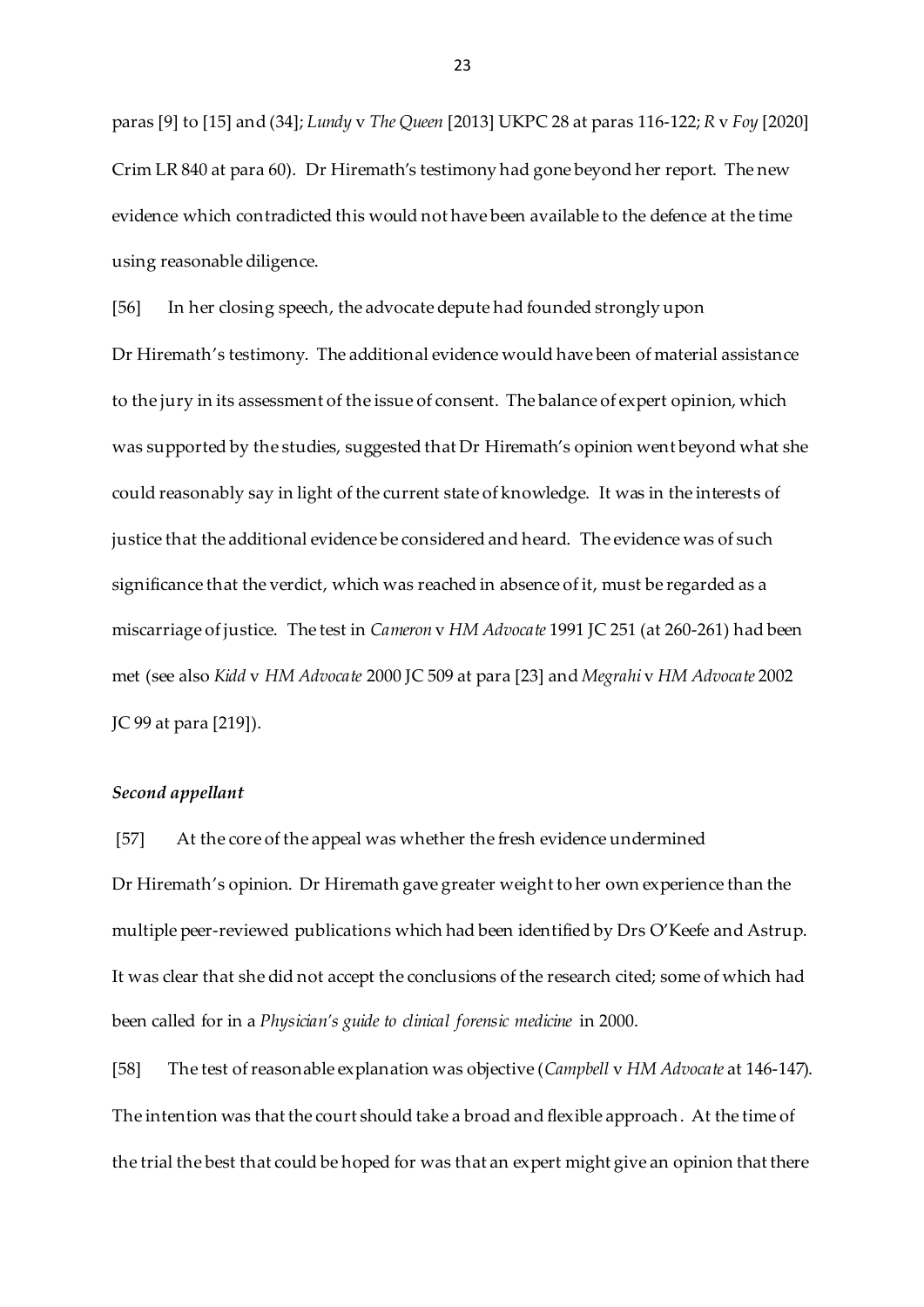was no evidence that the injuries had resulted from non-consensual intercourse based on their own experience and the limited research which had been carried out. The fact that Prof Busuttil was not willing to do so was a reasonable explanation of why evidence was not led to contradict Dr Hiremath.

[59] The situation now is radically different. New material is available. Its novelty is similar to that in *Gilmour* v *HM Advocate* (at paras [86]-[91]) and *D* v *HM Advocate*. The impact on the jury's original decision would have been considerable because it cast serious doubt on the scientific evidence upon which reliance had been placed by the Crown (*R* v *McIlkenny* (1991) 93 Cr App R 287; *R* v *Shirley* [2003] EWCA Crim 1976). At the time of the trial it had not been objectionable to ask an expert a question that touched on the ultimate issue before the court. Even now, the test was whether the expert was being asked to answer the issue for the jury as ultimate decision maker (see *Mitchell* v *HM Advocate* 2018 JC 67 at para [28]). None of the questions asked by the advocate depute, or by the defence, had been objectionable and therefore section 118(8)(b)(ii) was not relevant.

[60] Once the requirements of section 106(3A) had been made out, the test was that set out in *Megrahi* v *HM Advocate*. The fresh evidence had all the characteristics of reliable expert evidence (*Young* v *HM Advocate* at paras [54]-[55]). It would have had a material bearing on the determination by the jury of a critical issue at the trial. It was highly pertinent (*D* v *HM Advocate* and *McGinty* v *HM Advocate* [2006] HCJAC 8 at para [10]). It was of such significance that the verdict of the jury must be regarded as a miscarriage of justice.

[61] It was never appropriate to conclude that injuries of the type seen had been caused by non-consensual intercourse. It was not legitimate to use the observed injuries to say that intercourse had not been consensual. The research in the new publications was a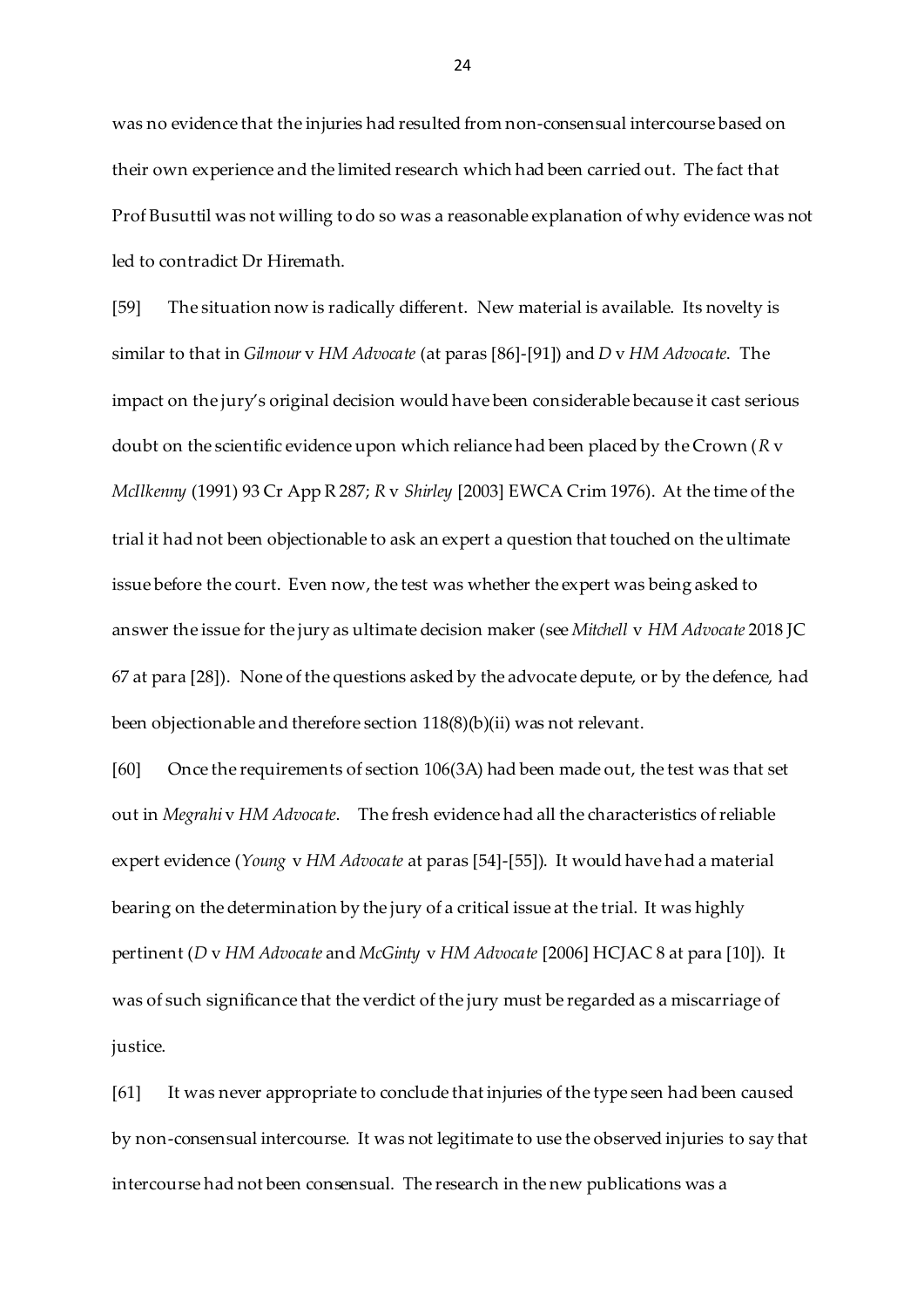development of the science (*R* v *Cannings* [2004] 1 WLR 2607 at para 29). We now know that there is no connection between injuries and non-consensual intercourse. Science had proved that previous anecdotal evidence and that based on experience had been wrong. Scotland had dipped behind the rest of the world. If the court did not hear from Drs Astrup and O'Keefe, and allow Dr Hiremath to be cross-examined, that would give rise to a miscarriage of justice. Drs Astrup and O'Keefe's opinions was supported by 20 years of research. It was in the interests of justice that the evidence of the scientists be heard.

### *Third appellant*

[62] At the time of the trial the amount of research which was available had been limited. There were a number of standard textbooks dealing with findings in sexual offences, but few dealt with whether or not the injuries found were consistent with consensual or nonconsensual intercourse. *Mason's Forensic Medicine for Lawyers* (3rd ed) (1995) contained no discussion. *Knight's Forensic Pathology* (1996) said that:

"Where vaginal or rectal tearing has occurred, or where there is obvious abrasion, bruising or laceration of the vulva, anal margins or perineum this can hardly be compatible with voluntary intercourse (at 885). Where the injury was relatively slight and confined to hyperaemia and oedema of the vaginal or anal entrances and where abrasion and bruising of the vulva was slight, although the presumption was that intercourse was by force, the possibility that it was voluntary, though overenthusiastic, still existed."

*McLay's Clinical Forensic Medicine* (1986) reported that in less than half of the complaints were there injuries to the genital and anal areas. The author listed types of injuries that could be identified following sexual assault, including reddening, small lacerations or tears, genital or anal bruising, abrasions, incisions, hymnal transections, vaginal and anal lacerations, anal sphincter tone and anal skin texture. He mentioned that, although these may be indicative of sexual assault, their precise forensic significance was limited by a lack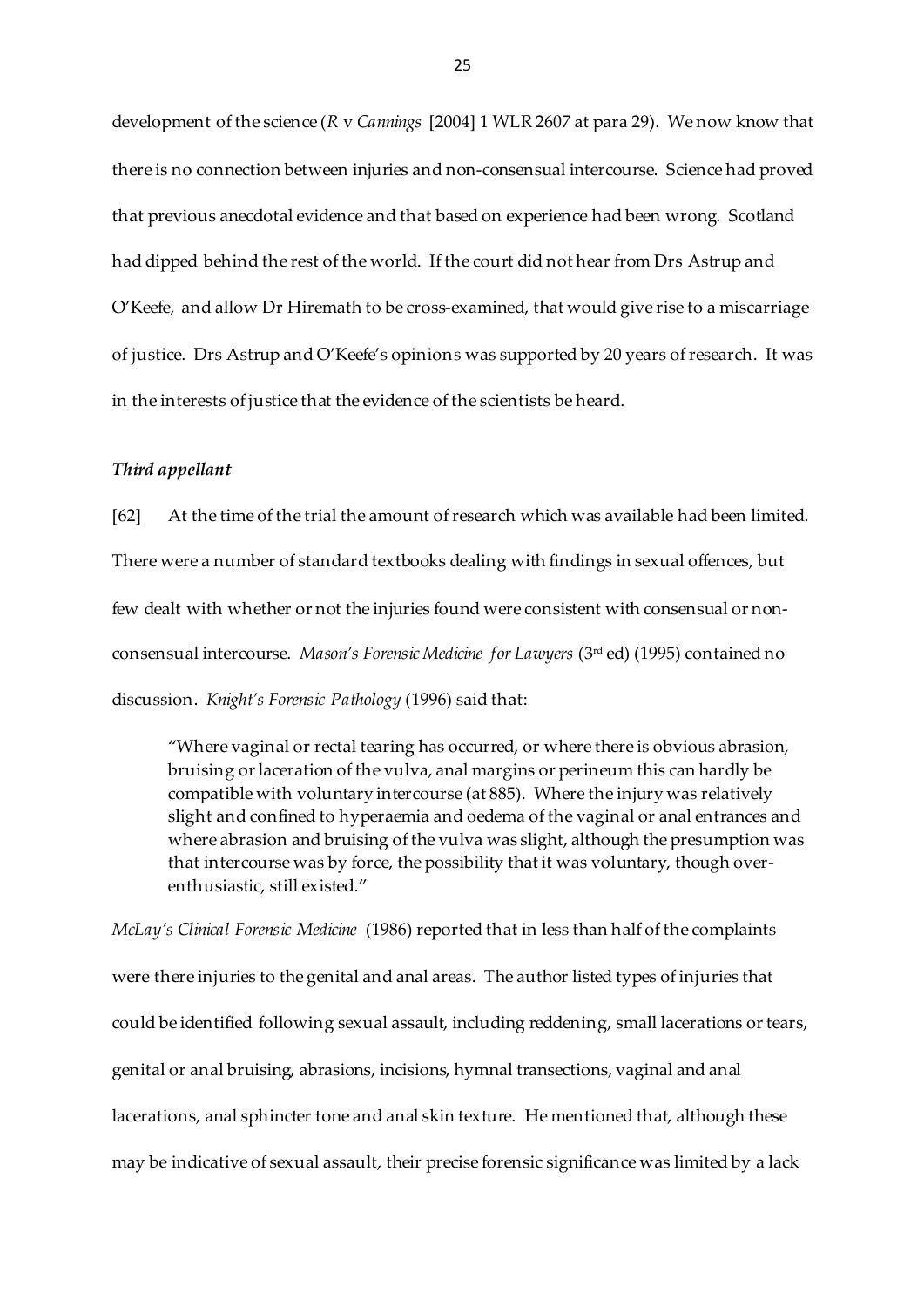of specific research. Some of the findings may have alternative non-sexual causes with which the doctor had to be cognisant. Simpson: *Forensic Medicine* (1996) (at 899) discussed the matters on which the doctors should be able to provide information, including whether the injuries were consistent with consensual, if enthusiastic, intercourse or indicative of forcible intercourse. There had been some studies available prior to the trial, but many commented on the need for a larger study. The Slaughter *et al* study was ground-breaking. It had found that 89% of those who complained of sexual assault had evidence of trauma or injury, compared to 11% of women who had consensual sexual intercourse. Nevertheless, the authors recommended further investigation.

[63] In relation to reasonable explanation, a broad and flexible approach had to be taken (*Campbell* v *HM Advocate*). Only one expert had been instructed in the case, standing the approach of the Legal Aid Board. Prof Busuttil did not disagree with Dr Hiremath although, from counsel's notes from the trial, he had indicated that the vaginal and anal findings could have been caused by recurrent consensual intercourse which would be consistent with sexual intercourse with more than one person in a short time or consistent with forceful intercourse. Dr Hiremath's evidence had gone beyond the terms of her report, with significant parts arising from questions asked in re-examination. The defence had taken the opportunity to consult with the Professor immediately after Dr Hiremath had given evidence. When told that she had said that the injuries to the genital and anal areas were such that the pain would point to non-consensual intercourse, the Professor said that Dr Hiremath had had the advantage of having seen the injuries. He was at a disadvantage and could not contradict her conclusions. The decision not to call him could not be criticised.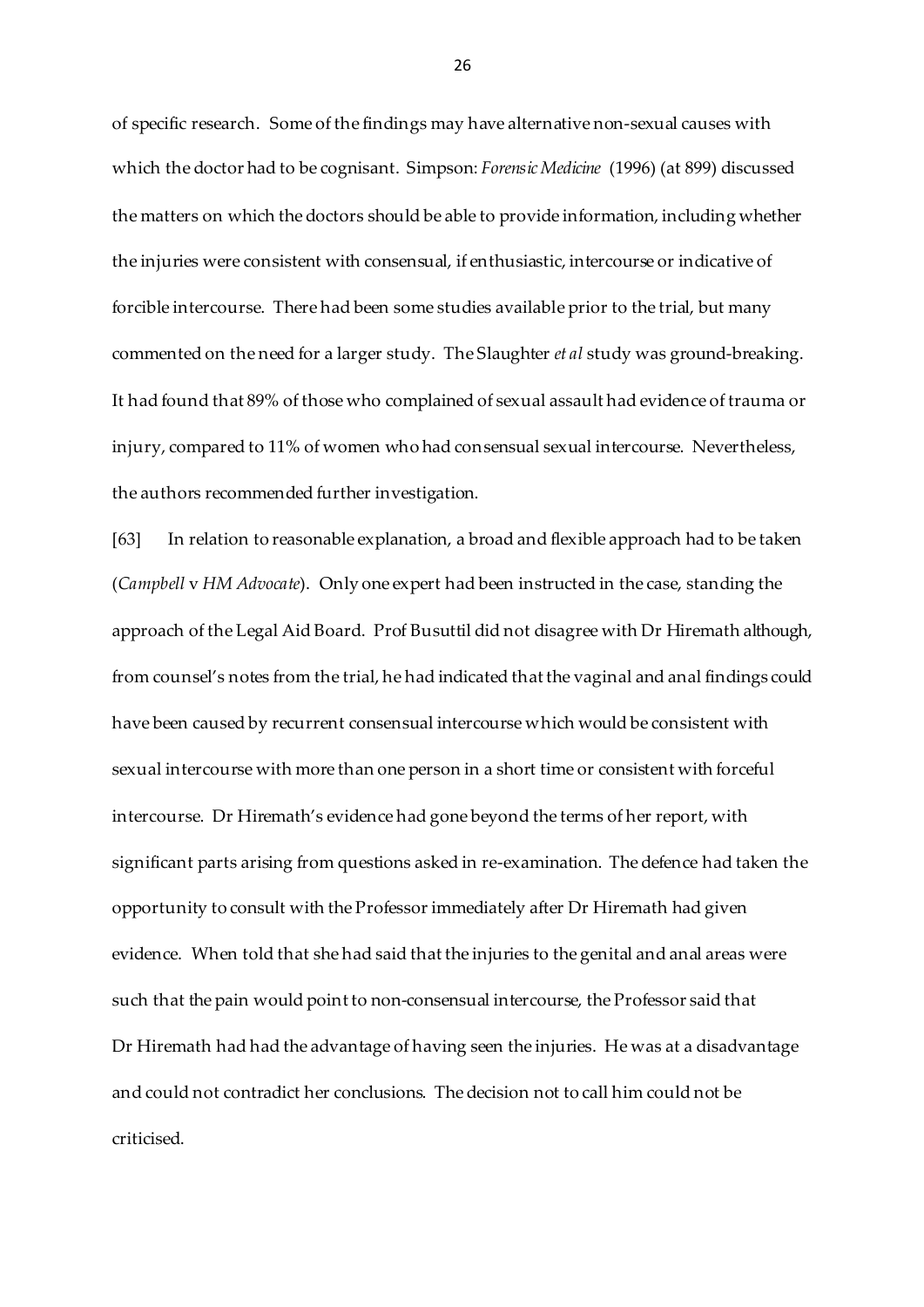[64] If the tests regarding fresh evidence and reasonable explanation were met, the court had to determine whether it was of such significance that the fact that it was not heard at the original trial had to be regarded as a miscarriage of justice (*Gilmour* v *HM Advocate* at paras [81] and [82]). The medical research and studies did not support Dr Hiremath. If she had had access to the studies and research, her position would have been materially different. She accepted in her statement to the SCCRC that some of her conclusions were not based upon peer reviewed literature. She accepted that there were cases in which a woman could have injuries after consensual sex and no injuries or pain after non-consensual sex. Her statement that the combination of injuries made it more likely that the intercourse was non-consensual was not supported by the fresh evidence. She had accepted that the anal injury could have been caused by consensual or non-consensual sex. The evidence of Dr Hiremath assumed greater significance because of the difficulties with the complainer's evidence generally. A miscarriage of justice had occurred.

## *The Crown*

[65] The issue in the appeal was not one of fresh evidence. The true issue was one of whether or not the defence should have objected to the questions which had been posed to Dr Hiremath. As an expert she was entitled to provide an opinion on what the injuries indicated. That was the type of evidence that the defence ought to have anticipated. If in doubt, the defence could have precognosced Dr Hiremath prior to the trial. The suggestion was that she had gone outwith the terms of her report. That was an admissibility challenge. No objection, however, had been taken. In that event the evidence became *in causa* (1995 Act, s 118(8)(b)(ii); *Liddle* v *HM Advocate* 2012 SCCR 478; *McFadden* v *HM Advocate* 2009 SCCR 902; and *Skene* v *Murphy* 1978 SLT (Notes) 2). In the absence of a defective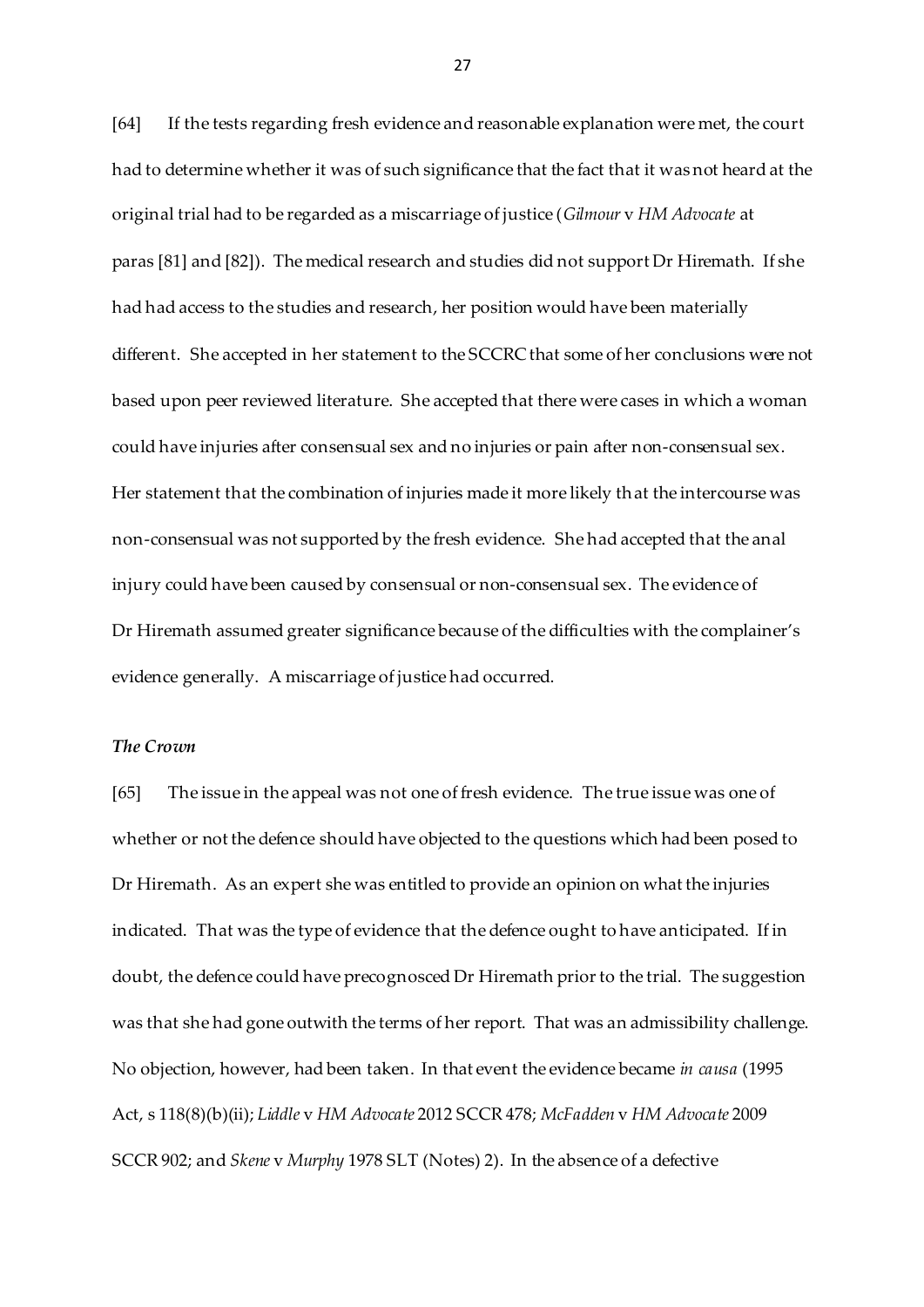representation ground it was not possible to complain that the evidence, in relation to what was a live issue at the trial, should now be regarded as inadmissible.

[66] Section 106(3)(a) of the 1995 Act provided that a miscarriage of justice could be based on the existence and significance of evidence which had not been heard at the original trial, if there was a reasonable explanation for that. This was the essential key which opened the door (*Campbell* v *HM Advocate* at 261). Unless there was a reasonable explanation, the appeal could not succeed, no matter how significant the proposed new evidence might be (*Fraser* v *HM Advocate* 2008 SCCR 407 at para 131; *R* v *HM Advocate* 1999 SCCR 13 at 17 to 18; *Cameron*  v *HM Advocate (No. 2)* at para [10]; *Lucas* v *HM Advocate* 2009 SCCR 892 at paras [21]-[22]). None of the reports, which had been prepared post-conviction, contained any material that was not available at the time of the trial. The fact that further material was available did not change that fact (*Johnstone* v *HM Advocate* 2013 SCCR 487 at para [57]). The reports provided a critique of the testimony at trial and came to a different conclusion. It was an attractive option for any appellant to seek further expert opinion with a view to supporting a ground of appeal. Similar material to that which is now being presented was available pre-trial. The research had concluded that there was little understanding of the connection between genital injury and non-consensual sexual activity. Counsel had been aware at the time of the trial of the correlation between injuries, pain and consent. A tactical decision had been made not to lead Prof Busuttil and such a decision did not satisfy the reasonable explanation test (*McIntyre* v *HM Advocate* 2005 SCCR 380 at para [33]; *Mills* v *HM Advocate (No. 1)* 1999 SCCR 202; *Campbell* v *HM Advocate*(1998) at 242 and 270). There has been no change in the mechanism of diagnosis which would result in the new evidence being regarded as additional (see also *Reid* v *HM Advocate* 2013 SCCR 70).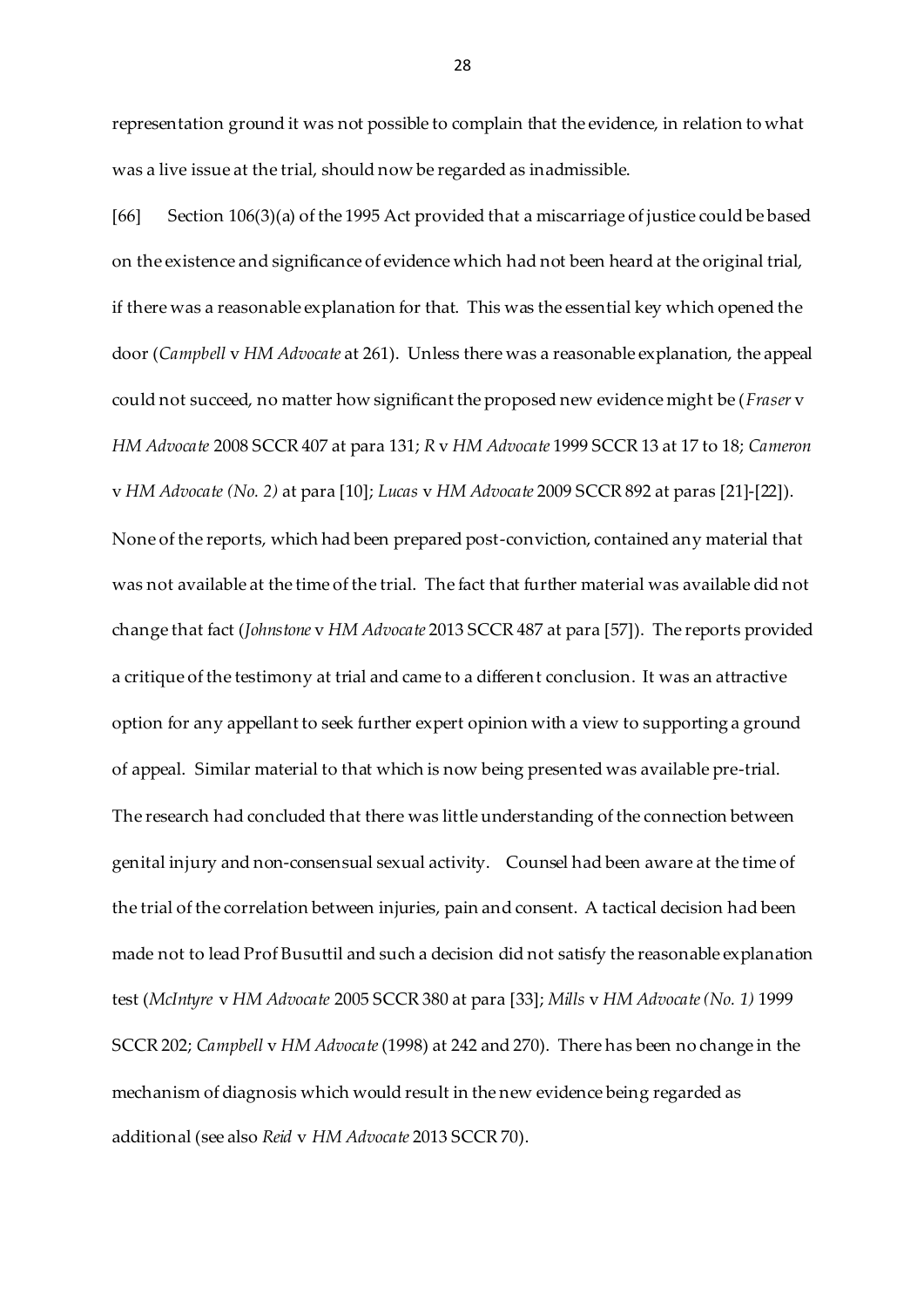[67] If the reasonable explanation test had been met, the additional evidence did not have a material bearing on the critical issue at trial (*Megrahi* v *HM Advocate* at para [219]; *Kidd* v *HM Advocate* 2002 SCCR 513). The critical issue was whether or not the complainer had consented. The starting point was her own evidence. There was also the evidence of distress. The testimony of Dr Hiremath had not been wholly based on the genital injuries. She gave evidence on how the complainer had presented at examination. Although Dr Hiremath had said in chief that the injuries were indicative of forceful sexual assault, she had retracted this in cross-examination by accepting that it was a matter for the jury. She had also conceded that the injuries could have been caused by consensual activity. The appellants' new reports went no further than to express a view that no conclusion could be drawn as to whether genital injuries could be indicative of consent or non-consent. This did not materially change the testimony of Dr Hiremath when considered as a whole. The jury, applying their common sense, were entitled to conclude that the description of the observable injuries supported the complainer's account. Even if Dr Hiremath had gone beyond her remit, this had no material influence on the jury (*Gilroy* v *HM Advocate* 2013 JC 163 at para [65]). No miscarriage of justice had taken place.

# **Decision**

[68] Looked at strictly, Dr Hiremath's statement in her evidence-in-chief "That there had been forceful sexual assault", constituted inadmissible evidence. Even post *Kennedy* v *Cordia (Services)* 2016 SC (UKSC) 59 (Lords Reed and Hodge at para [49], citing *Davie* v *Magistrates of Edinburgh* 1953 SC 34, LP (Cooper) at 40), that was an answer to the question which the jury, not the expert, had to answer. However, it would have been difficult for the appellants to have objected to the relatively open question which led to Dr Hiremath's answer, even if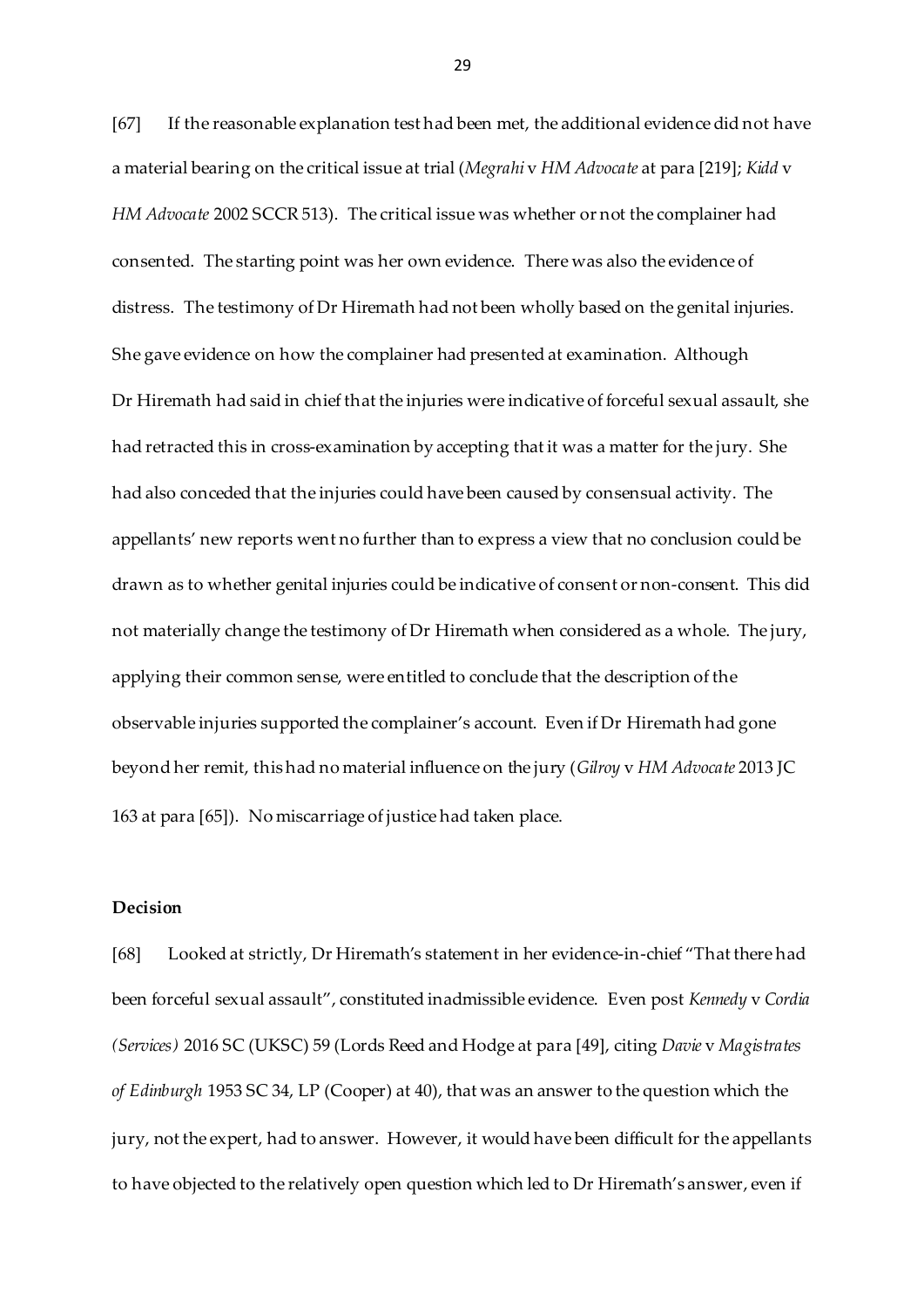they might have been more alert when the same question was asked in relation to the anal injuries. An objection may have been pointless. Dr Hiremath would have been able to provide her opinion on what had caused the injuries and to express a view on the degree of force used. The substance of her evidence would have been the same. This appeal is therefore not determined by section 118(8)(ii) of the Criminal Procedure (Scotland) Act 1995 which prohibits grounds of appeal which challenge evidence to which objection has not been taken. In any event, Dr Hiremath cured any difficulty by accepting in crossexamination that whether there had been an assault was for the jury to determine and that her view was simply that the genital injuries were consistent with an assault.

[69] Section 106(3)(a) of the 1995 Act allows a convicted person to appeal on the basis of "the existence and significance of evidence which was not heard at the original proceedings". The section is framed in terms of evidence and not facts. Since the appellants' experts did not testify at the trial, the content of their reports can be seen prospectively as evidence which was not heard (*Lilburn* v *HM Advocate* 2015 SCCR 320 LJC

(Carloway),delivering the opinion of the court, at para [116]).

[70] There requires to be a reasonable explanation for the new evidence not having been heard; the court taking a "broad and flexible" approach to that question (*Campbell* v *HM Advocate* 1998 JC 130, LJC (Gill) at 147). In so far as the new evidence contains references to papers which have been published since the trial, there is little difficulty in accepting that it would not have been possible to lead evidence about them. However, the purpose of the new evidence, put at its highest, is to demonstrate that the existence of genital injuries, at least *per se,* is of no assistance to a determination of whether sexual intercourse was consensual or not. Where substantially the same evidence was available from other experts at the time of the trial, the new material cannot qualify as evidence for which there is a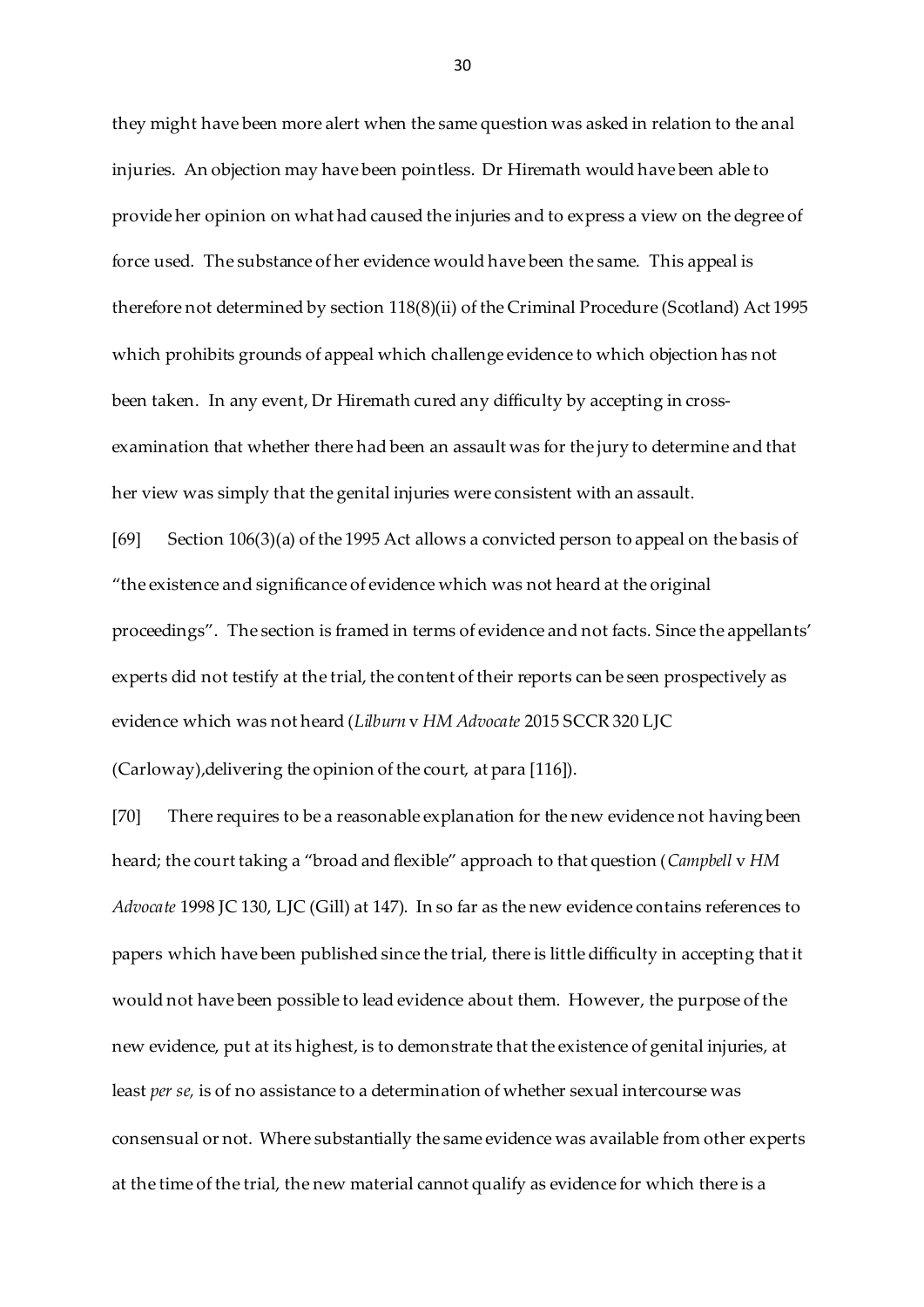reasonable explanation for it not being adduced at that time (*Johnstone* v *HM Advocate* 2013 SCCR 487, LJC (Carloway), delivering the opinion of the court, at para [57]).

[71] Testimony of a substantially similar nature could have been adduced at the trial (cf *D*  v *HM Advocate* 2010 SLT 85, Lady Dorrian, delivering the opinion of the court, at paras [34] and [35]). The fundamental proposition that injuries cannot of themselves prove whether sexual intercourse was consensual or non-consensual is neither surprising nor novel, as is demonstrated by the cross-examination of Dr Hiremath on the issue. Prof Busuttil was in a position to give such evidence. Dr O'Keefe would have been able to do so, given his references to the 2000 edition of *A physician's guide to clinical forensic medicine* and to Slaughter *et al* (1997). The same applies to Ms Malmgren, who refers to the pre 1999 research, which Prof Shaxted also cited. Since the court is not persuaded that evidence of this general nature could not have been led at the trial in autumn 2000, the appeal falls at the first hurdle.

[72] In order to be significant, the new evidence would have to differ materially from that either given or available at the trial, at least in the absence of a reasonable explanation in the case of the latter. The evidence given at the trial by Dr Hiremath should be looked at as a whole. She described the pain which the complainer was in some five hours after the incident; the pain emanating from her vagina and anus, such that she was finding it painful both to walk and to sit down. Medical professionals, such as Dr Hiremath, are, for obvious reasons, usually skilled in detecting whether a patient's complaints of pain are genuine, fabricated or exaggerated. Whether the pain can be related to physical injuries is no doubt one aspect of this exercise but so is the doctor's experience in seeing and hearing other patients in similar situations. It is simply not an answer to Dr Hiremath's account of the extreme pain in which the complainer appeared to be, to say that pain is an immeasurable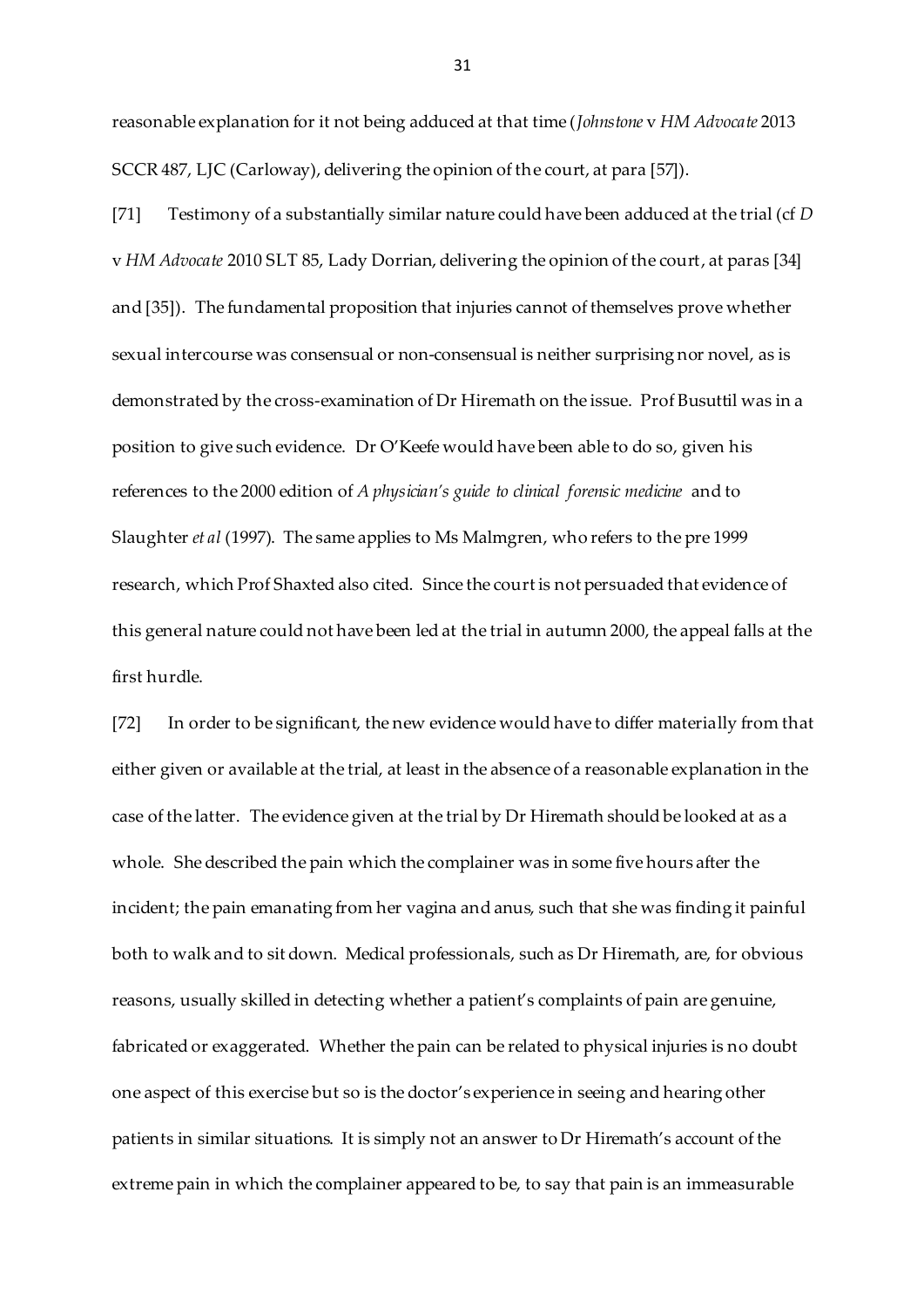and subjective phenomenon. There was, and is, no basis upon which to suggest that the pain was other than genuine and accurately reported. Dr Hiremath's evidence on this aspect was an important element in the overall assessment of the complainer's account. [73] It is axiomatic that injuries may be caused by trauma arising out of consensual or non-consensual sexual activities. There is nothing new or surprising about this. It was widely understood at the time of the trial and would certainly have been well-known to those representing the appellants. It does not require research to demonstrate it. It would be obvious to the jury. Injuries, such as those to the complainer, in the form of bruises to three different areas of the spine, and parallel fingernail scratches to the abdomen, may have been caused in the course of consensual intercourse. However, where there are multiple sites of injury, they are nevertheless indicators of violent activity whether that is consensual or not. They are supportive of an account which describes the use of force, even if there might be a contrary explanation.

[74] The same general considerations apply to genital injuries. Depending upon the particular description of the incident and its coincidence with any injuries found, their finding is corroborative of the use of force. The use of force is indicative of lack of consent, even if the injuries might also be consistent with consensual activity. Whatever the incidence of injury in consensual intercourse cases may be, it remains important for forensic medical examiners to examine those alleging rape for physical injury, especially in the genital area, in order to ascertain whether what is found by the FME is consistent with what was described by the complainer.

[75] The report from Drs Hiremath and Flynn concluded that what had been found was consistent with blunt force trauma caused by penile penetration in the vaginal and anal areas. Dr Hiremath testified that the inference which she drew from the condition of the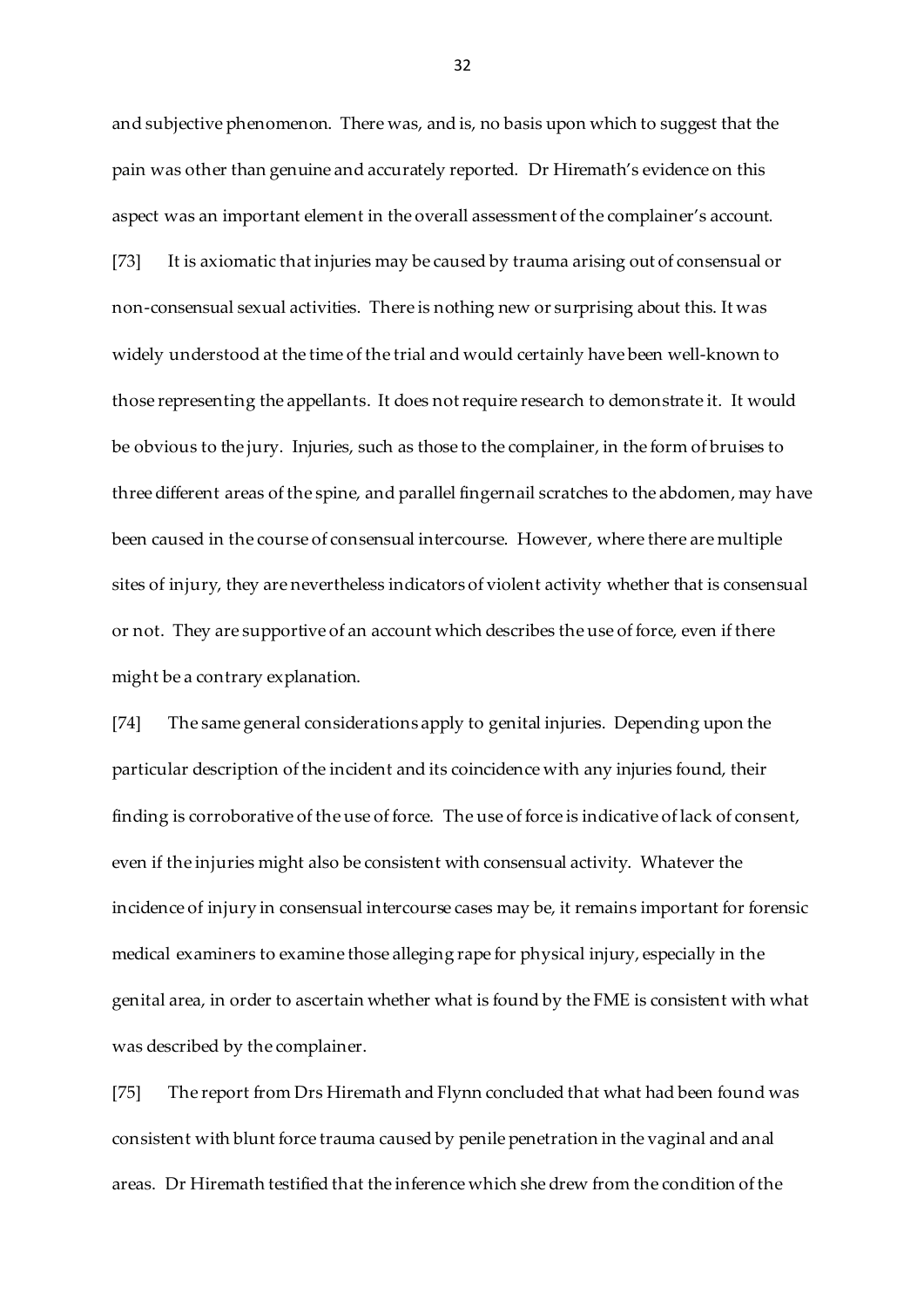genitalia was that there had been "forceful sexual assault". She said that that condition was one of the worst that she had seen. That is not, and cannot now be, disputed. Dr Hiremath had been examining female genitalia on a daily basis for many years. In relation to the anus, she considered that a lot of force had been used to cause not only the tears but also the external and internal bleeding.

[76] Having said that she inferred that forceful sexual assault had occurred, Dr Hiremath accepted under cross-examination that she could not conclusively say whether the activities had been consensual or not, but that they were more likely to be non-consensual. She appeared to recognise that she had gone too far in referring to a forceful sexual assault having happened, since that was a matter for the jury. What she was saying was that the injuries were consistent with such an assault. She did not dispute that they were "equally consistent with prolonged, rough intercourse" but that, whatever had happened, "these injuries are still bad". When it came to her charge to the jury, the trial judge made specific reference to this passage of Dr Hiremath's evidence, even though none of the appellants had described their activities as "rough".

[77] The contention is that Dr Hiremath would not have been entitled to give that evidence in the current state of medical knowledge and that, in continuing to hold to her views, she was and is ignoring advances in medical research. This is not borne out by the terms of the reports from Drs Astrup and O'Keefe or from the content of the papers to which they refer. In analysing this, the court has taken the content of the reports at their highest but applied a degree of scrutiny to the words used. It is important to note the limitations of the exercise which they carried out. They focused on the genital injuries, whereas Dr Hiremath's view stemmed not just from these, but also from the marks on the complainer's torso and her evident extreme pain. The jury's task was even broader;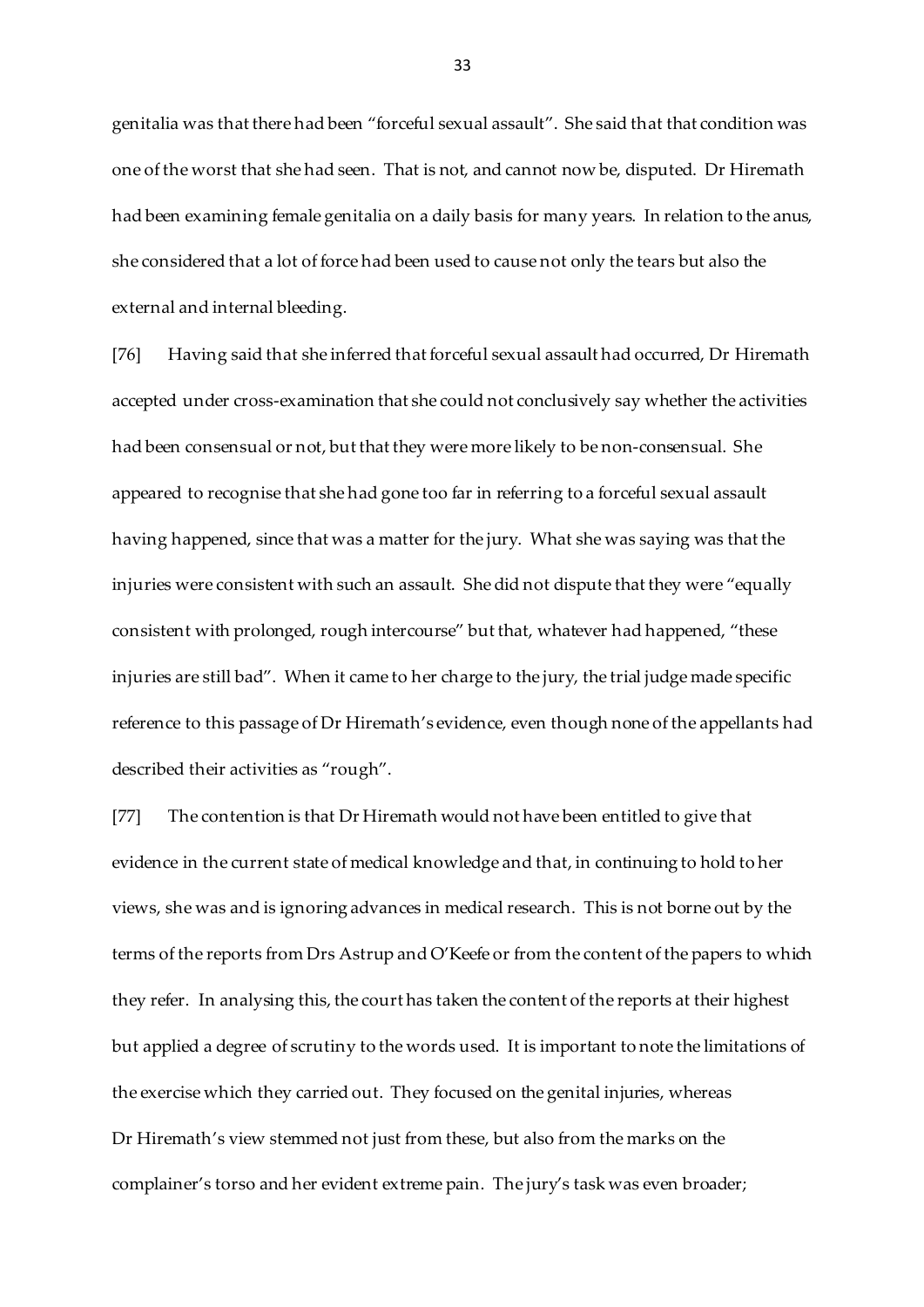involving not only all of the considerations which Dr Hiremath described, but also the accounts of the persons in the fourteenth floor flat about the complainer's distress in the immediate aftermath of the events which had taken place eleven floors below. All of this required to be considered alongside the impressions given in court by respectively the complainer and each of the appellants.

[78] Neither Dr Astrup nor Dr O'Keefe appears to have been asked the crucial question of what they would have made of the injuries in this particular case. Rather, their function, has been to critique Dr Hiremath at a theoretical level rather than to express an opinion of their own from a neutral standpoint. The limitation which this imposes reflects that which no doubt prompted Prof Busuttil's view that, despite his view that the reported injuries were consistent with "vigorous intercourse", he was not in a position to contradict Dr Hiremath's conclusion, since she had the advantage of actually having seen the complainer. Prof Busuttil, like Drs Astrup and O'Keefe, may have been able to speak generally about the absence of scientific certainty in relation to the occurrence of injuries in consensual and nonconsensual cases, but there is no substitute for a physical examination of the patient. FMEs consider injuries in the particular circumstances of the individual case.

[79] Dr Astrup does state that the genital injuries do not "corroborate" the allegation of consent or non-consent. In this statement, she is presumably using "corroborate" in a nonlegal or perhaps a scientific sense to mean that, of themselves, they do not prove one thing or the other. That is undoubtedly correct. The question, however, is whether the injuries, when taken as a whole, confirm or support the complainer's testimony of rape (*Fox* v *HM Advocate* 1998 JC 94, LJG (Roger) at 101). For the injuries to be of corroborative value in a legal sense, they do not require to be more consistent with the complainer's account than that of the appellants or with other theoretical possibilities. If the question is asked whether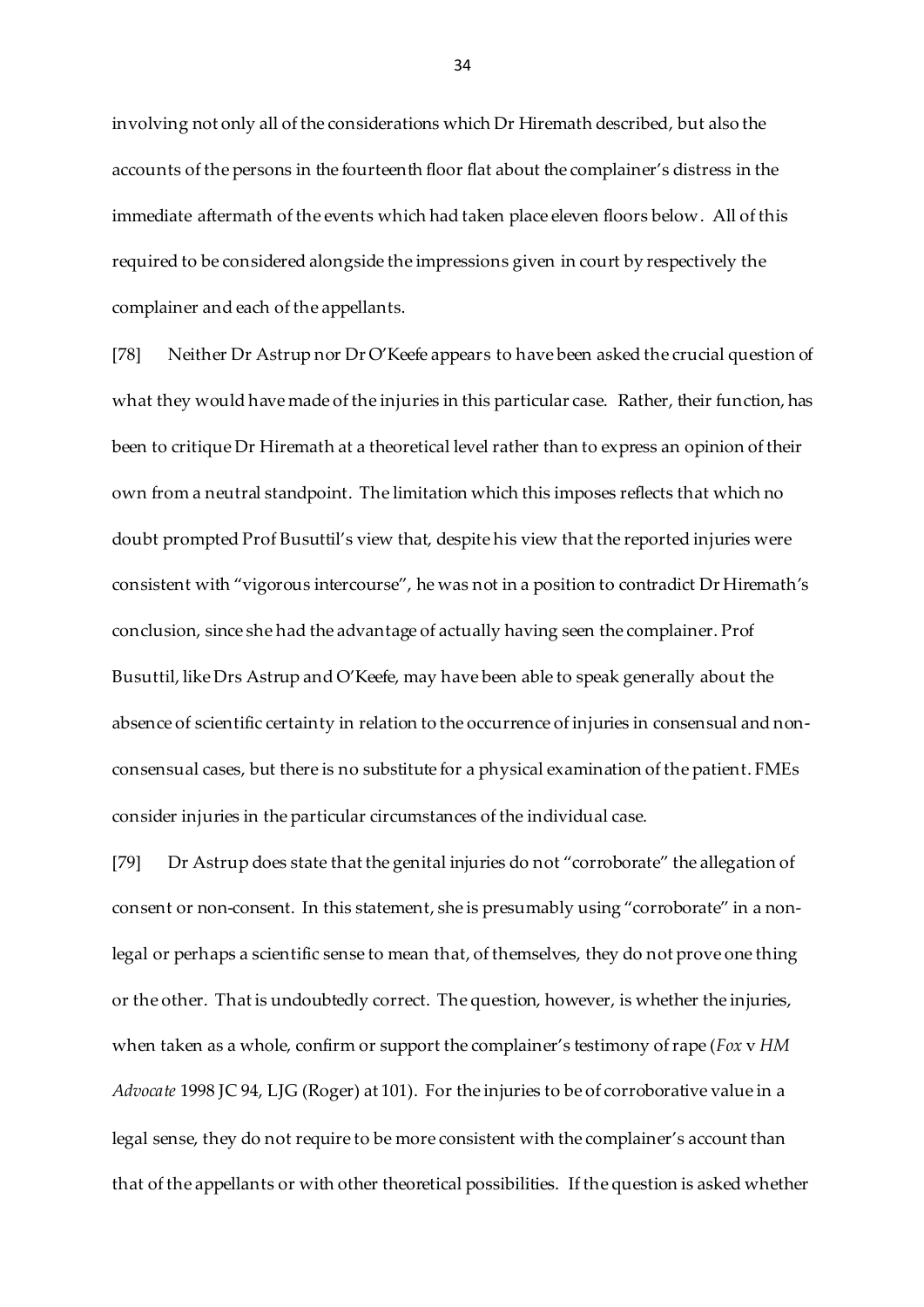Dr Hiremath's findings of pain and multiple genital, anal and other injuries, are corroborative of the complainer's account, then the answer must undoubtedly be "yes"; whether or not all of these phenomena might have been caused as a result of consensual activities.

[80] In reality, the genital injuries, even when taken in isolation, are more consistent with non-consensual than consensual activities because, as is clear from the new material, multiple injuries are more commonly seen in cases of non-consensual intercourse. That is what Dr Astrup says in her report when talking of "the frequency of multiple genital injuries [being] significantly higher in victims of rape than in consenting women". She also refers to injuries, other than those at the posterior fourchette, being less frequent following consensual intercourse. Prof Shaxted too refers to the prevalence of genital injury being greater after rape. Dr O'Keefe's references to Slaughter *et al*, Lincoln *et al*, Sommers *et al* and Song and Fernandes all point in the same direction. The same applies upon a reading of Anderson *et al* and McLean *et al*. Although a single genital injury may not in some cases yield any inference as to consent, the greater the incidence of injuries, the more likely it is that the complainer did not consent. This does not detract from the statement in Song and Fernandes that the presence or absence of consent should not be derived from physical injury findings alone. As the authors state, evidence in sexual assault cases must be interpreted on a case by case basis. That is presumably why the textbooks on forensic medicine set such great store on a full and accurate physical examination of the complainer. That is what Dr Hiremath carried out.

[81] It is entirely legitimate for skilled witnesses to express an opinion based upon their experience in the field. The absence of peer-reviewed articles to support that opinion may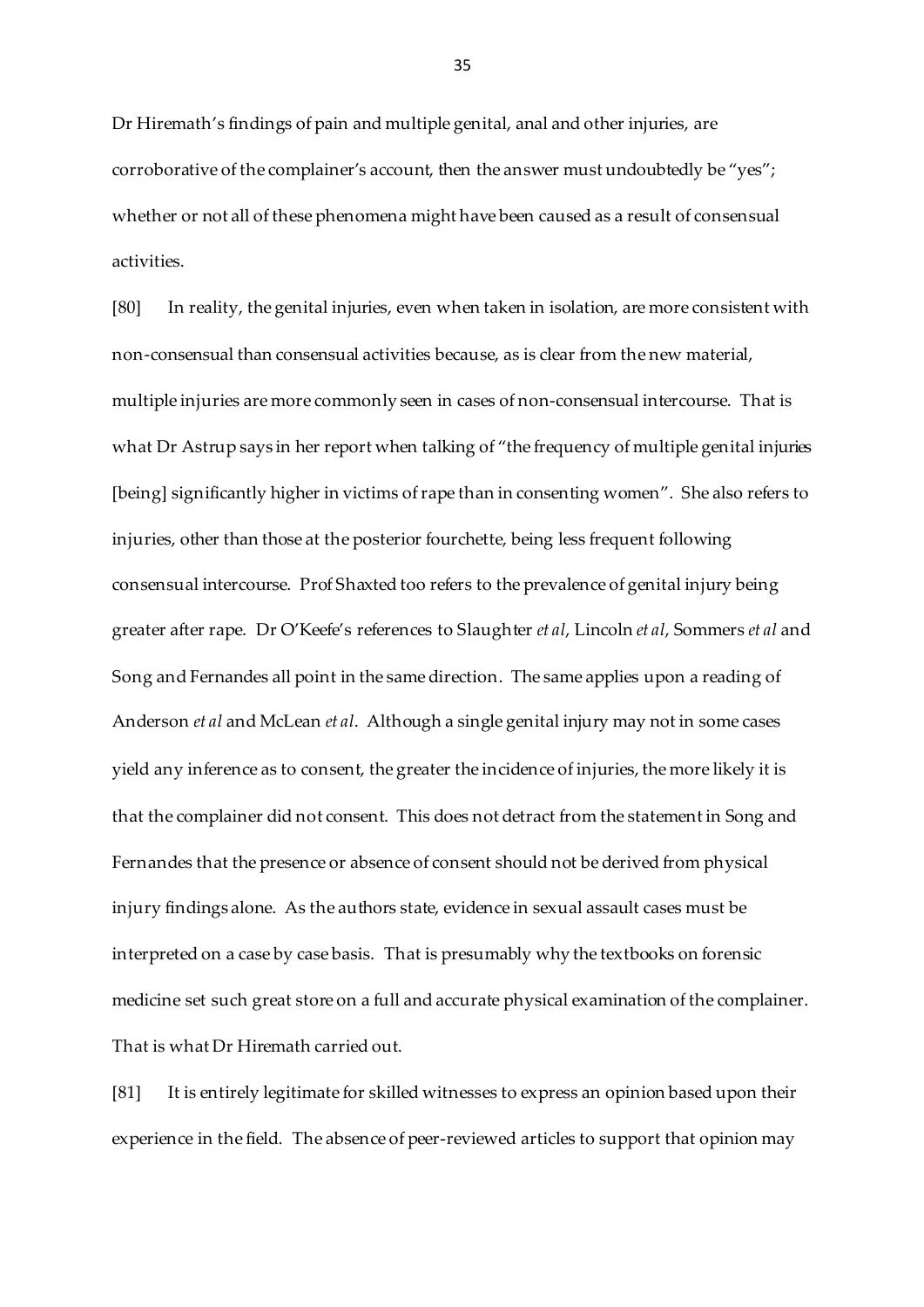be a matter for comment but, in the absence of literature of a contradictory nature, its value as an undermining tool is limited.

[82] It is important to discount the theoretical in any consideration of the new material. Redness and swelling might be "ambiguous entities", which are potentially caused by a variety of aetiologies. An anal tear might also have a variety of causes. None of the various alternative causes, which have been mentioned by Drs Astrup and O'Keefe, were actually present in the complainer's case. They can be discounted in favour of a consideration of whether the state of the complainer's genitals and anus, as among the worst that Dr Hiremath had seen, confirmed or supported the complainer's account of having been raped. It is no doubt also true that the incidence of lubrication may vary from situation to situation, but it does not seem to be disputed that it is more likely to be extensive in a consensual situation and that the lower the level of lubrication, the higher the prospect will be for redness and swelling to be produced.

[83] Although reference was made to the 2000 edition of *A physician's guide to clinical forensic medicine*, there was no reference to the current edition (*Clinical Forensic Medicine: A Physicians' Guide* ed Stark 2020) which might be thought to represent the modern view. This reviews the literature (at 89) and quotes Dr O'Keefe from 2008 to the effect that it has not been possible to identify clinical signs which reliably distinguish non-consensual from consensual intercourse. It points out that consensual intercourse can result in significant injury. This does not detract from the proposition that, where a rape complainer is found in significant pain, with genital, anal and other injuries, a matter of hours after the event, these findings make it more likely that her account of rape is true. The degree of that likelihood depends on the severity and location of the injuries when considered in the context of the individual complainer's account.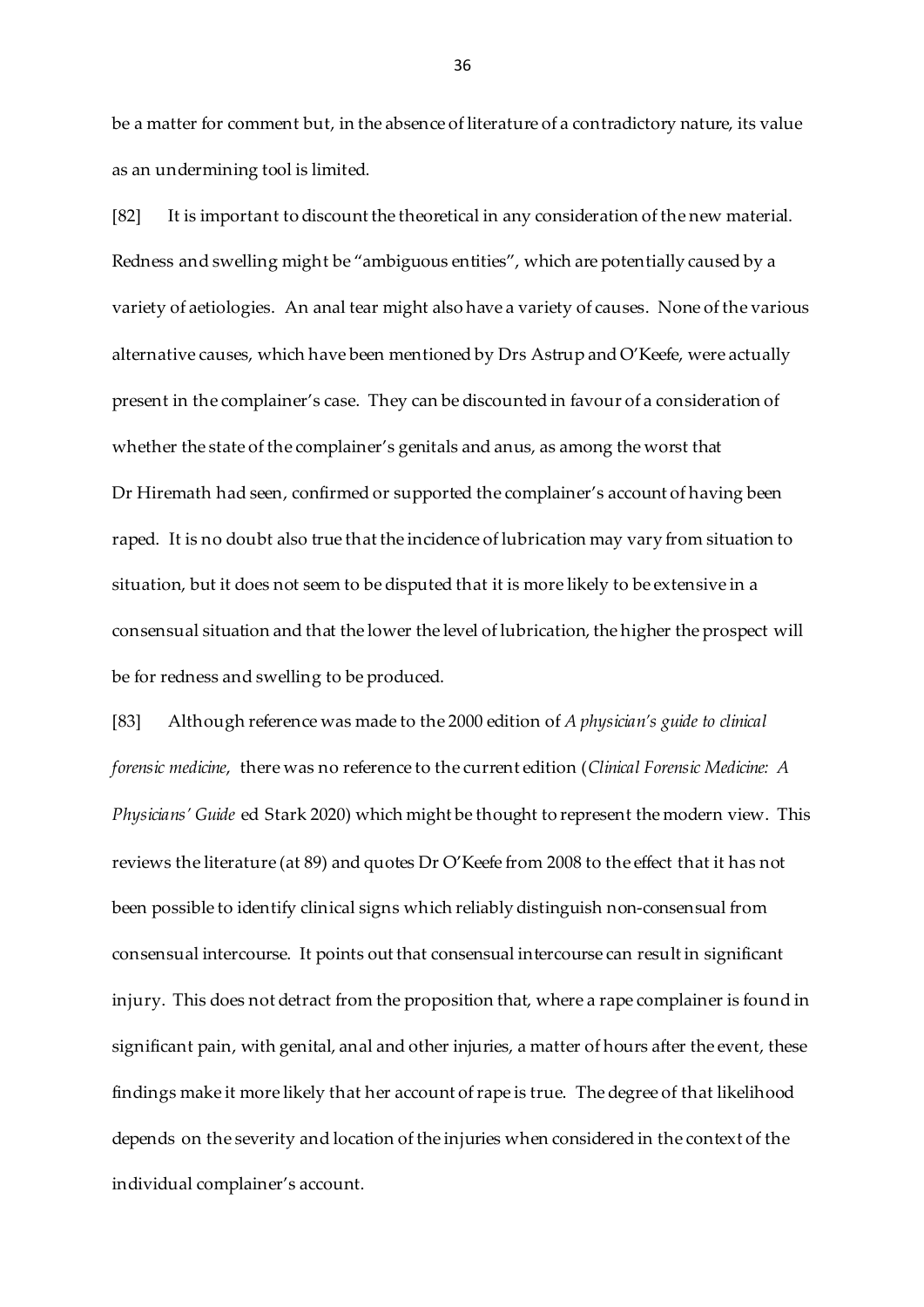[84] Mason's *Forensic Medicine for Lawyers* (6th ed, 2015) refers (at para 15.22) to "anecdotal reports and published small series [showing] that genital injury can occur after consensual intercourse". It then cites the figures in McLean *et al* whereby, out of 5000 complainers, 22.8% had a genital injury, whereas only 5.9% of those having had consensual intercourse had an injury. None of the new material produced suggests that forensic examinations for genital injuries should be discontinued on the basis that they are irrelevant to a determination on consent.

[85] In short, the court does not consider that the research into genital injuries involves a significant development in medical science . If anything, it confirms Dr Hiremath's testimony at trial. The research may be new, but the facts are not. When they are seen against the background of the other evidence in the case, the court does not consider that the new material is of such significance that its absence at the trial must be regarded as having produced a miscarriage of justice (*Megrahi* v *HM Advocate* 2002 JC 99 LJG (Cullen), delivering the opinion of the court, at para [219]). The jury heard the testimony of the complainer, the evidence of those in the fourteenth floor flat and the testimony of Dr Hiremath. They listened to each of the appellants give evidence in which each denied that any force had been used and that the complainer had been a willing participant in what had gone on throughout. She was, according to the appellants, "fine" when she left their flat, yet she was in a state of extreme distress and pain by the time she returned to her friends with the injuries which Dr Hiremath described. The new material which, in broad terms, points to the fact that genital injuries can, and are, found after consensual sexual activity would have added nothing of substance to the equation which the jury were left to resolve.